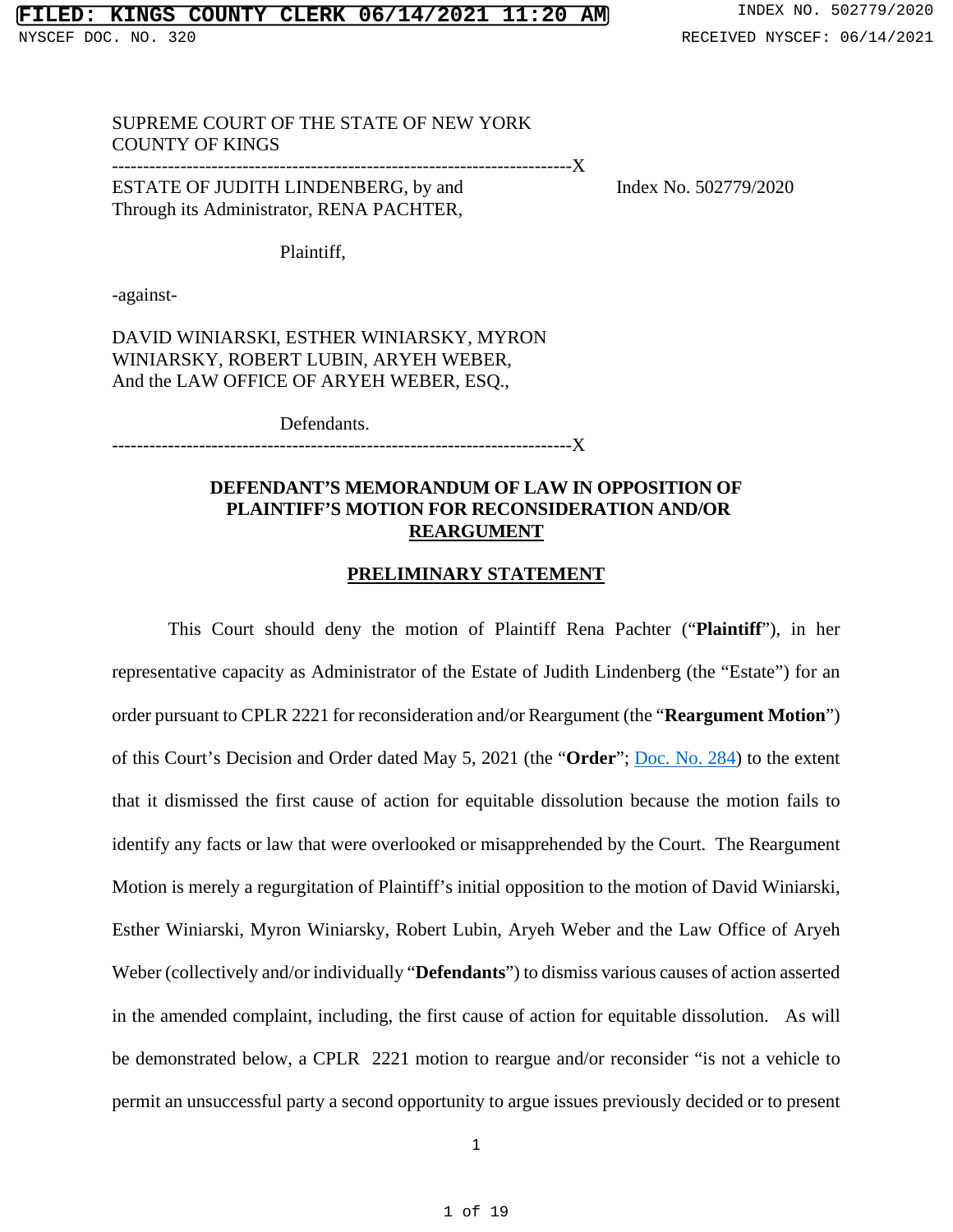new or different arguments relating to those issues." Estate of Jacob H. Rottkamp, 2010 NYLJ LEXIS 6496 (Surrogate's Ct. Suffolk Co.) *citing* (Emerging Vision, Inc. v. Main Place Optical, Inc., 11 Misc. 3d 1057(A), 815 N.Y.S.2d 494 (Sup. Ct. Nassau Co. 2006); *citing* McGill v. Goldman, 261 A.D.2d 593 (2<sup>nd</sup> Dept. 1999); William P. Pahl Equipment Corp. v. Kassis, 182 A.D.2d 22 (1st Dept. 1992), *lv. denied, lv. dismissed*, 80 NY2d 1005). In as much as Plaintiff failed to demonstrate any facts and/or law that that this Court overlooked or misapprehended, the Reargument Motion should be denied.

### **ARGUMENT**

### **POINT I**

# **PLAINTIFF'S FAILURE TO IDENTIFY FACTS OR LAW THAT THIS COURT OVERLOOKED OR MISAPPREHENDED MANDATES THE DISMISSAL OF THE REARGUMENT MOTION**

A motion for leave to reargue "shall be based upon matters of fact or law allegedly overlooked or misapprehended by the court in determining the prior motion, but shall not include any matters of fact not offered on the prior motion" Jaspar Holdings, LLC v. Gotham Trading Partners #1, LLC, 186 A.D.3d 582, 130 N.Y.S.3d 19 (2nd Dept. 2020) *citing* (CPLR 2221[d][2]; Degraw Constr. Group, Inc. v McGowan Bldrs., Inc., 178 AD3d 772, 773, (2<sup>nd</sup> Dep't 2019). A motion to reargue "is not designed to provide an unsuccessful party with successive opportunities to reargue issues previously decided, or to present arguments different from those originally presented" McGill v. Goldman, 261 A.D.2d 593, 691 N.Y.S.2d 75 (2nd Dept. 1999) (plaintiff's failure to demonstrate that the court overlooked or misapprehended the relevant facts or misapplied any controlling principle of law in dismissing the complaint mandates the denial of a motion to reargue).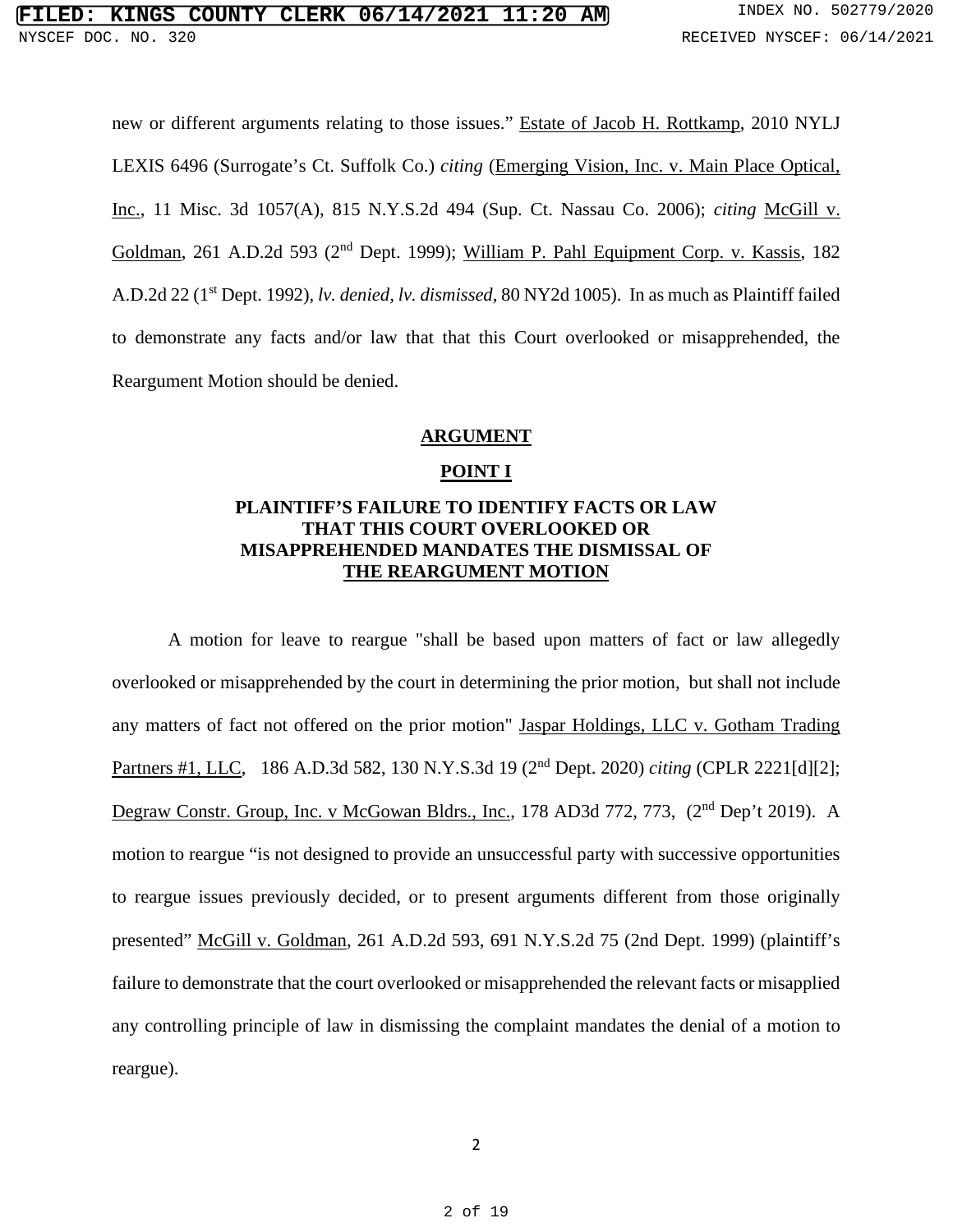Here, Plaintiff fails to support the Reargument Motion with any facts or law that the Court overlooked. The entire 28 page brief in support of the Reargument Motion contains the very same arguments that Plaintiff asserted in opposition to Defendant's motion to dismiss the first cause of action for equitable dissolution. As such the motion should be denied.

To the extent that Plaintiff asserts that the Reargument Motion should be treated as a motion for reconsideration, such assertion such be denied. A motion for leave to renew must be supported by new or additional facts which were not known to the party seeking renewal, and consequently, not make known to the Court. Jaspar Holdings, LLC at 585. Here, Plaintiff does not even attempt to support the motion with new or additional facts which were not known to her. Consequently, to the extent that this motion is designated as a renewal motion, the motion should be denied.

## **POINT II**

# **THE COURT PROPERLY DISMISSED THE EQUITABLE DISSOLUTION CAUSE OF ACTION**

This Court's dismissal of the first cause of action for equitable dissolution of the subject limited liability companies (the "**Companies**") is entirely and directly supported by two Second Department cases – *to wit*, Matter of 1545 Ocean Ave., LLC 72 A.D.121, 893 N.Y.S.2d 590 (2nd Dep't 2010) and Sternberg v. Osman, 181 A.D.2d 897, 582 N.Y.S.2d 206 (2nd Dep't 1992) *appeal dismissed* 80 N.Y.2d 892, 587 N.Y.S2d 902 (1992). In 1545 Ocean Ave., the Second Department held that the "Legislature can only have intended the [limited liability company] dissolution standard [set forth in Limited Liability Company Law Sec. 702] remain the sole basis for judicial dissolution of a limited liability company." The Second Department reasoned, "since the Legislature, in determining the criteria for dissolution of various business entities in New York,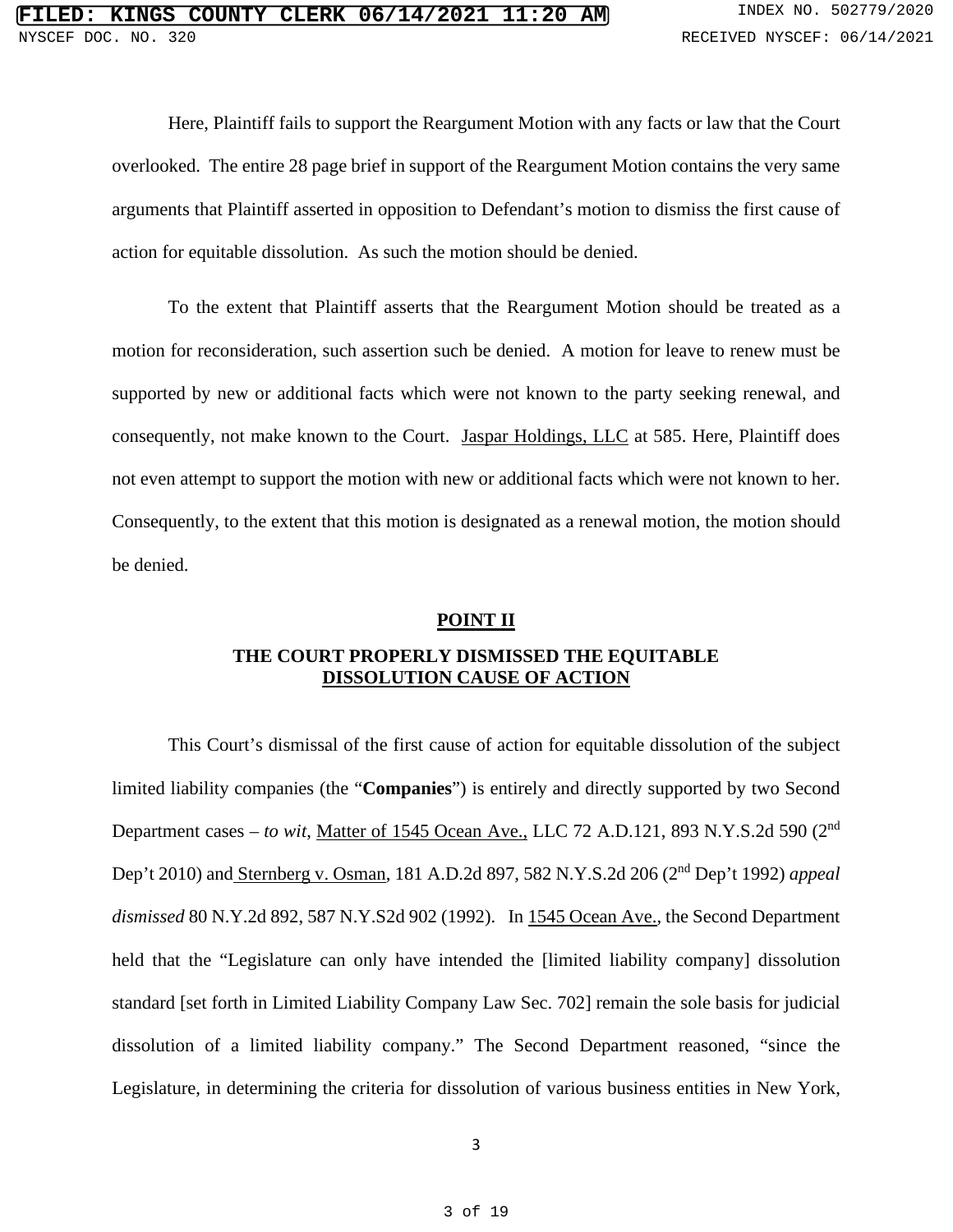did not cross-reference such grounds from one type of entity to another, it would be inappropriate for this Court to import dissolution grounds from the Business Corporation Law or Partnership Law to the Limited Liability Company Law."

In fact, no court in the State of New York has ever recognized a common law dissolution cause of action for a limited liability company. If this Court became the first New York Court to do so, it would be irreconcilable with the Second Department's instruction to the trial courts in Ocean Ave. that the legal standard of Limited Liability Company Law ("LLCL") Sec. 702 is "the sole basis for dissolution of a limited liability company," and that "it would be inappropriate for this Court to import dissolution grounds" applicable to corporations.

If this Court recognized a limited liability company ("LLC") common law dissolution claim every potential LLC dissolution petitioner can forego the dissolution standards set forth in LLCL Sec. 702 i.e., "whenever it is not reasonably practicable to carry on the business," and simply plead a "common-law" claim for dissolution based solely upon claimed "egregious" fiduciary duty breaches. A recognition of a cause of action for equitable dissolution of a LLC would create a gaping, rule-swallowing, exemption, permitting an easy circumvention of the more stringent dissolution standard chosen by the Legislature in LLCL Sec. 702.

This was not the intent of the Legislature. As will be demonstrated below, the Legislature amended the withdrawal and buyout provisions and retained the dissolution standard of the LLCL for estate and gift tax purposes to minimize the tax value of an ownership interest in an LLC to reflect (1) that the interest is difficult to liquidate, and (2) that purchasers will generally pay less for illiquid positions. The Estate reaped the benefits of the LLCL by claiming that notwithstanding that the Estate's ownership interest in the Companies is valued over \$10,000,000, the market value of the Estate is \$0.00. [\(Doc. No. 69](https://iapps.courts.state.ny.us/nyscef/ViewDocument?docIndex=D2Hr7g2wCdnx4zPhoOe9Lg==) ). Consequently, the Estate avoided paying any federal or state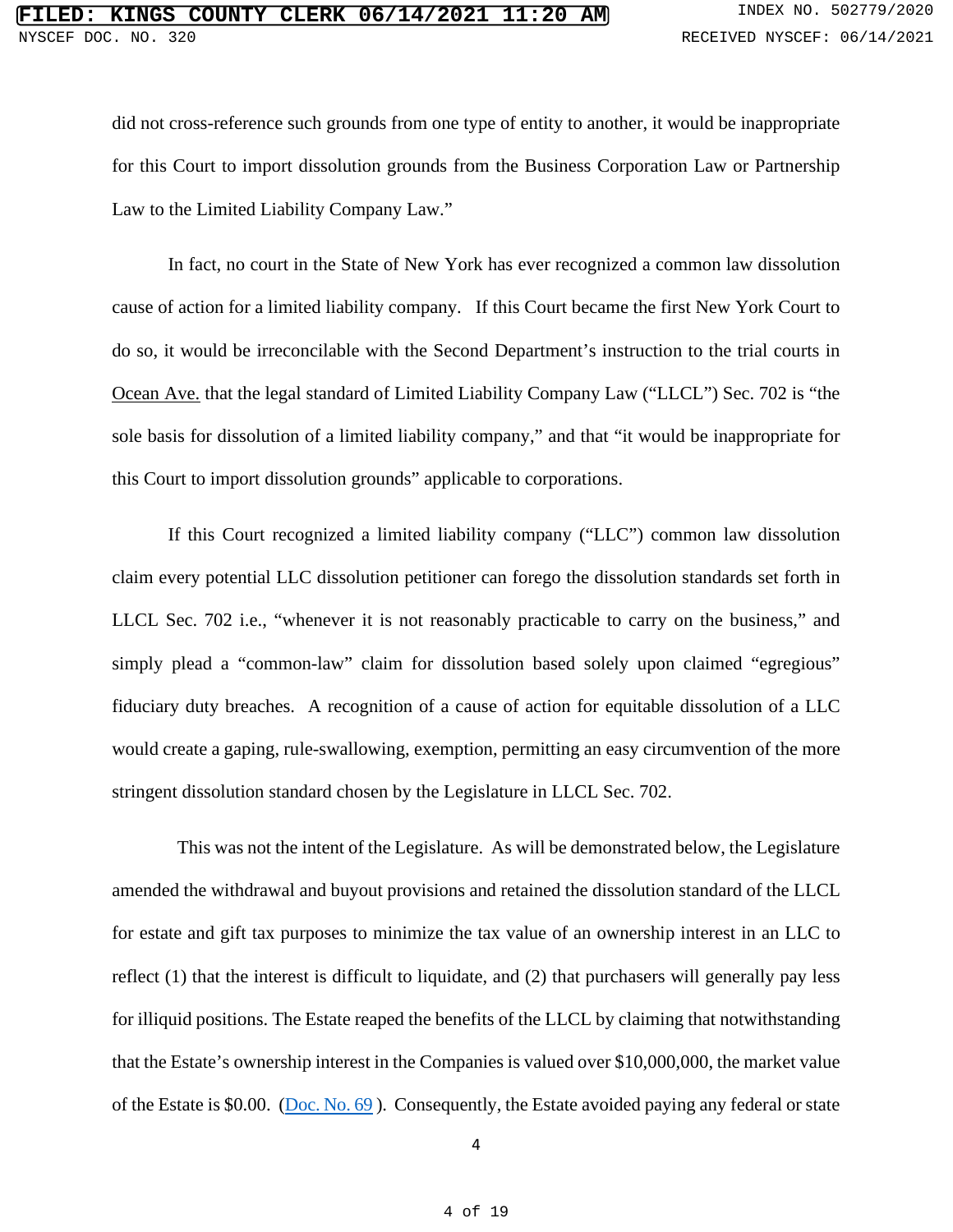income taxes or estate taxes. It was only because of the rigorous default dissolution provisions of the LLCL that make it extremely difficult to sell and liquidate an LLC that Plaintiff was able to claim that market value of its estate was worth \$0.00 [\(Doc. No. 69](https://iapps.courts.state.ny.us/nyscef/ViewDocument?docIndex=D2Hr7g2wCdnx4zPhoOe9Lg==) ). and avoid paying any federal or state income or estate taxes (Id.)

The Estate now wants to circumvent the same law that enabled it to avoid paying any taxes – LLCL Sec. 702 - by claiming that the Companies should be dissolved by common law dissolution. A "common law limited liability dissolution" claim would defeat the entire purpose of LLCL Sec. 702.

This Court's dismissal of the equitable LLC dissolution claim is also consistent with Osman that held that "the remedy of common-law dissolution is available only to minority shareholders" and that a 50% shareholder is "not qualified to request common-law dissolution."

## **A. 1545 OCEAN AVE. MANDATES THE DISMISSAL OF THE CAUSE OF ACTION FOR COMMON LAW DISSOLUTION OF THE LLCS**

In 1545 Ocean Ave., this Court held in crystal clear language that LLCL Sec. 702 provides the one and only legal ground in New York for LLC judicial dissolution, forbidding any notion of extra-statutory and common-law judicial dissolution standards or the "borrowing" of other rules applicable to partnerships and corporations. The Second Department ruled that "Legislature can only have intended the dissolution standard [in LLCL Sec. 702] to remain the sole basis for judicial dissolution of a limited liability company." Id. This Second Department holding is consistent with the legislative history of the dissolution and withdrawal provisions of the LLCL.

Pursuant to the original New York Limited Liability Company Law as enacted in 1994 (the "1994 LLCL"), LLC members were afforded broad exit rights under the LLCL, and judicial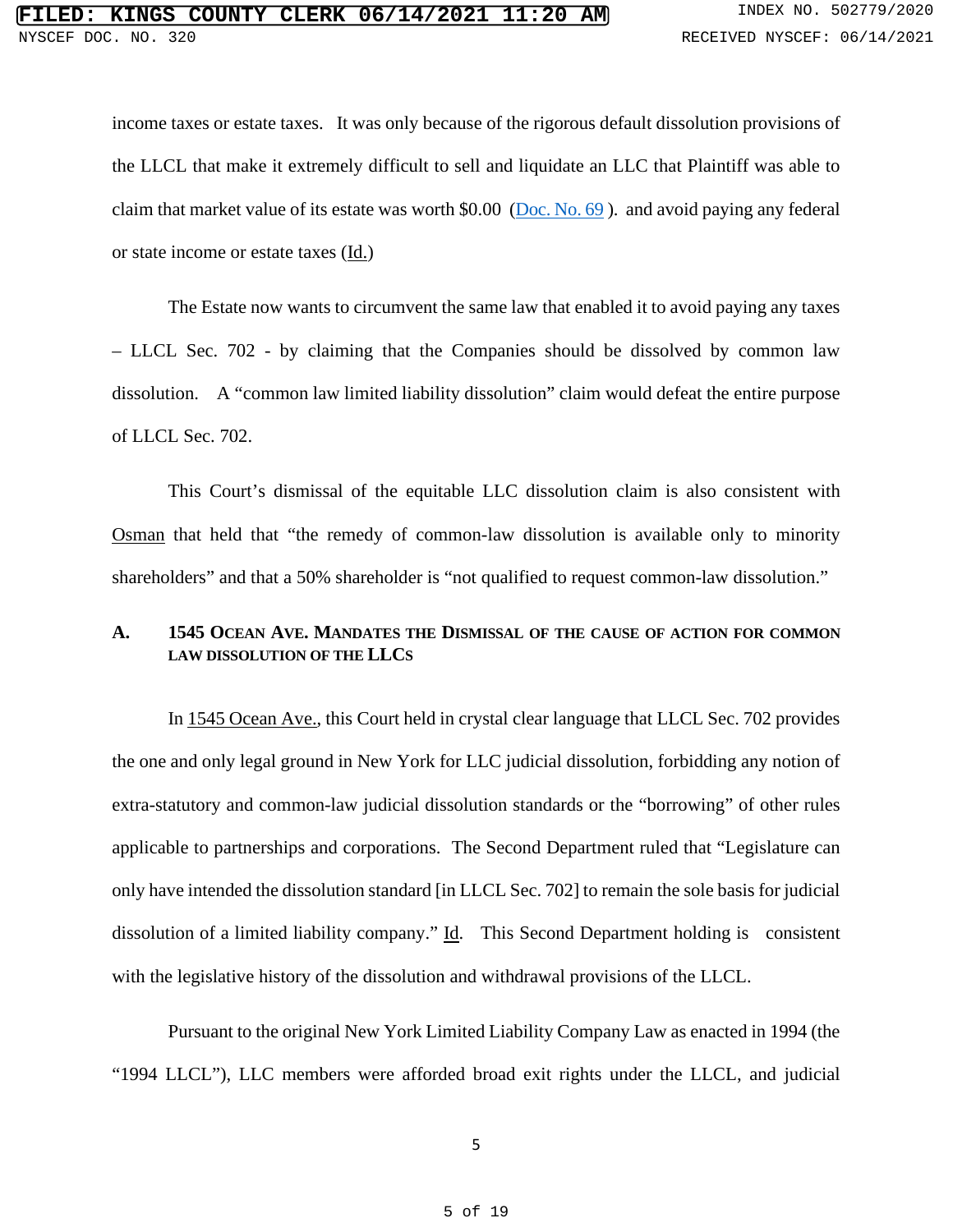dissolution was not an issue. Roxanne Makoff, *Judicial Dissolution Under New York's Limited Liability Company Law: Should Breaking Up Be This Hard To Do*, 38 Cardozo L. Rev. 1541, 1556, (2017) *citing* Section 701 of the 1994 LLCL. For example, under 1994 LLCL Sec. 606 (withdrawal of a member) LLC members may withdraw according to the agreement or upon six months' prior written notice, unless, otherwise provided by agreement. Id. Moreover pursuant to sec. 701 of the 1994 LLCL, the withdrawal of a member automatically triggers dissolution. Id.

However, judicial dissolution became more difficult to achieve after the LLCL was amended in 1999 to address the changes of the IRS treatment of an LLC. Heather M. Field, *Checking in on "Check-the-Box Election, and the Future of Tax Simplification"*, 34 Hofstra L. Rev. 405, 463-70 (2005). Pursuant to the post-1999 amendments to the LLCL, a member's statutory exit and dissolution rights were eliminated. Makoff at 1556, 1558. To this extent LLCL Sec. 701(b) provides for the corporate characteristic of perpetual existence: an LLC will not dissolve unless the operating agreement provides for dissolution by a certain date or upon the happening of specified events, consented to by a majority vote or judicially dissolved. Moreover, the legislature deciding that LLCs should be treated similarly to corporations, also amended the withdrawal provisions of the LLCL by eliminating the right to unilaterally withdraw prior to dissolution and winding up. Makoff at 1558 *citing* to N.Y. Bill Jacket, 1999 S.B. 1640, ch. 420, 222d Leg. Reg. Sess. (1999) ("A shareholder of a corporation does not have a right of withdrawal or redemption absent an express agreement. It is appropriate to grant limited liability companies/partnerships similarly to corporations in this area"); *see* LLCL Sec. 606(a).

Consequently, under the post amendment 1999 LLCL, LLC members no longer have statutory dissolution and/or withdrawal rights. Makoff at 1559. Thus, in circumstances where the parties are irreconcilably hostile and the LLC operating agreement does not provide for an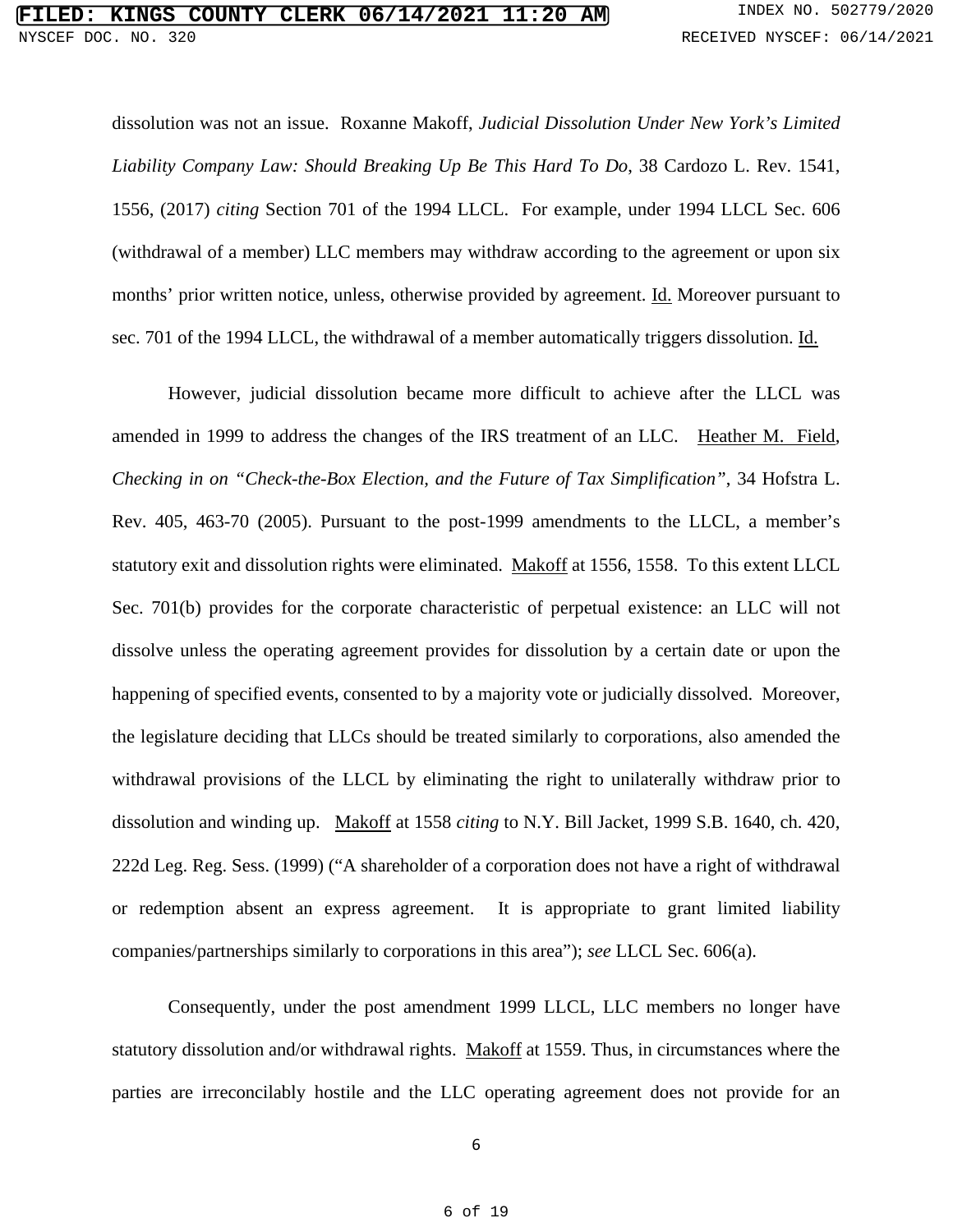alternative exit mechanism, judicial dissolution – a provision that has not changed since the original enactment of the LLCL – is the only way out for an aggrieved member. *See* In re 1545 Ocean Ave., 595 (holding that LLCL Sec. 702 is the "sole basis for judicial dissolution of a limited liability company.") *See also* In Re Noel Weintraub, 2015 N.Y. Misc. LEXIS 6315 (Sup. Ct. Nassau Co. 2015 ("Dissolution [of an LLC] in the absence of an operating agreement can only be had upon satisfaction of the LLCL Sec. 702").

For example, in [Matter of Jeffrey M. Horning v. Horning Constr. LLC, 12 Misc. 3d 402,](https://advance.lexis.com/api/document/collection/cases/id/4JJH-GX50-0039-44XY-00000-00?cite=816%20N.Y.S.2d%20877&context=1000516)  408, 816 N.Y.S.2d 877, 882 [\(Sup. Ct. Monroe Co. 2006\)](https://advance.lexis.com/api/document/collection/cases/id/4JJH-GX50-0039-44XY-00000-00?cite=816%20N.Y.S.2d%20877&context=1000516) the Court held that "[d]issolution in the absence of an operating agreement can only be had upon satisfaction of the standard of section 702, i.e., 'whenever it is not reasonably practicable to carry on the business.'" The court acknowledged that the LLCL poses an insurmountable challenge to members facing "untenable circumstances" seeking dissolution of an LLC without an operating agreement if the member cannot meet the dissolution standard set forth in LLCL sec. 702. Id. at 408. Nevertheless, the Court did not impose common law dissolution as an end around to LLCL sec. 702. Id. at 411. In Jefferey M. Horning, the petitioner had a 1/3 interest in the subject LLC and the two respondents each had a 1/3 interest in such LLC. Id. at 403. The subject LLC did not have an operating agreement. Id. The LLC was successful but great animosity and discord developed amongst the petitioner and respondents. Id. at 404. Consequently, the petitioner petitioned for the dissolution of the subject LLC because of his "'express desire to sever his relationship with …[the] LLC,' due to 'untenable circumstances.'" Id. at 407.

The Court denied the petition for dissolution and held,

the Limited Liability Company Law was designed to protect members from such disruptions and expressly avoids such a result. While section 606 (a) requires dissolution and winding up upon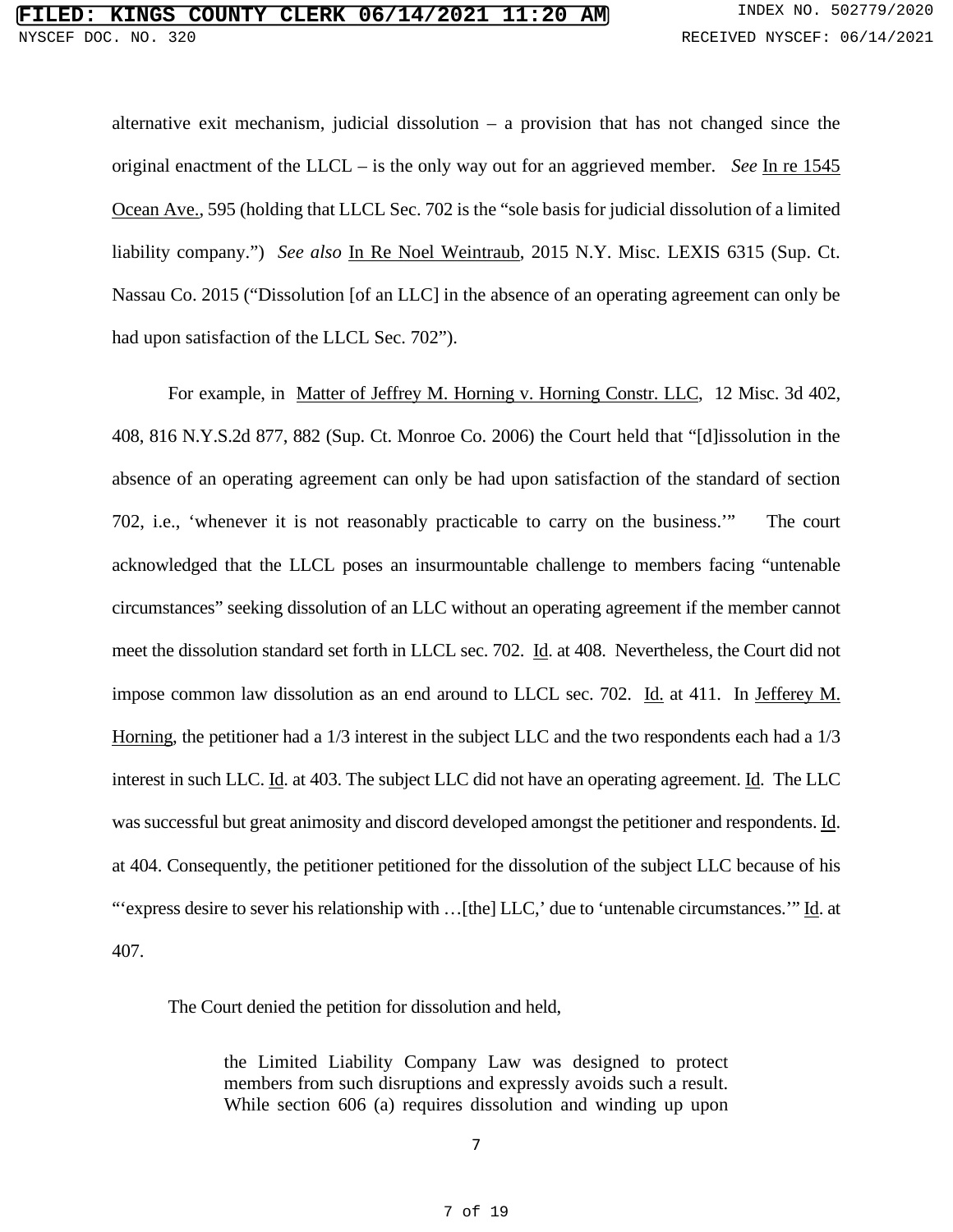withdrawal of a member, withdrawal is not available just for the asking, especially if there is no operating agreement. Instead, section 701 (b) insists that the

"death, retirement, resignation, expulsion, bankruptcy or dissolution of any member or the occurrence of any other event that terminates the continued membership of any member shall not cause the limited liability company to be dissolved or its affairs to be wound up, and upon the occurrence of any such event, the limited liability company shall be continued without dissolution" (Limited Liability Company Law §701 [b] [emphasis supplied]) except in the event of a majority vote (not applicable here).

Thus, instead of triggering dissolution upon announced intention to withdraw, the Limited Liability Company Law provides for just the opposite. Dissolution in the absence of an operating agreement can only be had upon satisfaction of the standard of section 702, i.e., "whenever it is not reasonably practicable to carry on the business."

Id. at 407.

The Court understood the predicament that a member of an LLC may have if the LLC does not have an operating agreement with a dissolution provision if the rigorous standard of LLCL Sec. 702, i.e., "whenever it is not reasonably practicable to carry on the business" cannot be satisfied. Id. at 408. The Court recognized that the LLCL default rules leaves LLC members at the mercy of other members and facilitate a majority using its power to exclude the minority indefinitely from any return on the investment in the enterprise. Id. at 409. Notwithstanding such consequences, the Court did not apply common law dissolution to dissolve the limited liability company but held that "[d]issolution in the absence of an operating agreement can only be had upon satisfaction of the standard of section 702" and held:

> Given this statutory standard, the very real dilemma faced by petitioner, foreseen in the excellent article by Peter A. Mahler, *When Limited Liability Companies Seek Judicial Dissolution, Will the Statute Be Up to the Task?* (74 NY St BJ 8 [June 2002]), readily can be seen. As Mahler ably explains, dissolution under the Limited Liability Company Law is not as easy as distribution under the Business Corporation Law. With the 1999 amendments (L 1999, ch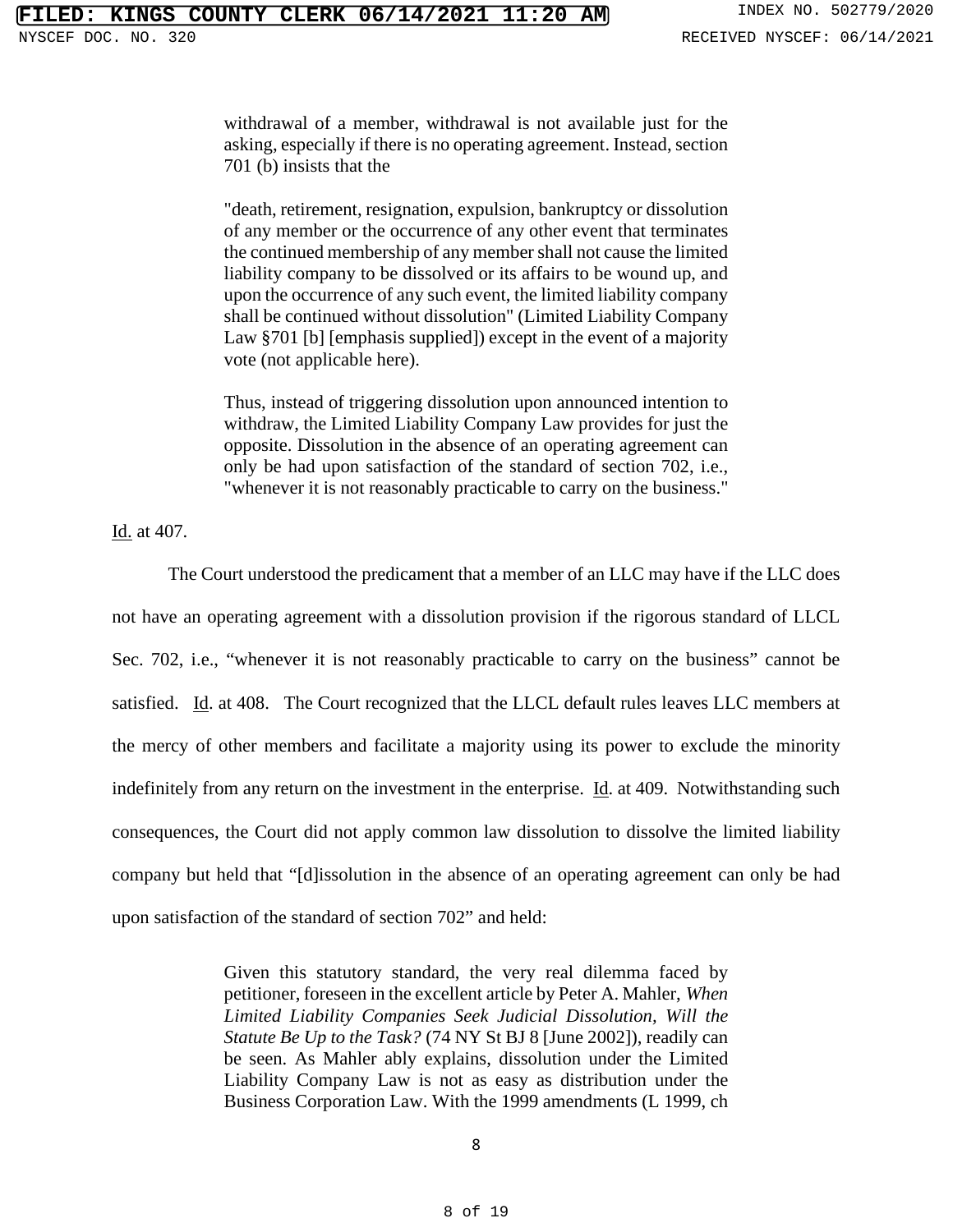420), the previous default dissolution rules under  $\S$  701, which required dissolution upon the withdrawal of a member unless the remaining members voted to continue, "was eliminated" in favor of the provision quoted above. (74 NY St BJ at 10 [text following n 18].) The 1999 amendments, with respect to [section 606](https://advance.lexis.com/search/?pdmfid=1000516&crid=4541c4f5-5b15-4fcc-a293-a45163f84167&pdsearchterms=816+N.Y.S.2d+877&pdstartin=hlct%3A1%3A1&pdtypeofsearch=searchboxclick&pdsearchtype=SearchBox&pdqttype=and&pdpsf=&pdquerytemplateid=urn%3Aquerytemplate%3Aaa733d428fa8b529d02c0f8b2d0709aa%7E%5ENew%2520York&ecomp=5b74k&earg=pdpsf&prid=5cd99625-eecd-443d-8d1a-804ce28344a2)  [\(a\)](https://advance.lexis.com/search/?pdmfid=1000516&crid=4541c4f5-5b15-4fcc-a293-a45163f84167&pdsearchterms=816+N.Y.S.2d+877&pdstartin=hlct%3A1%3A1&pdtypeofsearch=searchboxclick&pdsearchtype=SearchBox&pdqttype=and&pdpsf=&pdquerytemplateid=urn%3Aquerytemplate%3Aaa733d428fa8b529d02c0f8b2d0709aa%7E%5ENew%2520York&ecomp=5b74k&earg=pdpsf&prid=5cd99625-eecd-443d-8d1a-804ce28344a2) and [section 701,](https://advance.lexis.com/search/?pdmfid=1000516&crid=4541c4f5-5b15-4fcc-a293-a45163f84167&pdsearchterms=816+N.Y.S.2d+877&pdstartin=hlct%3A1%3A1&pdtypeofsearch=searchboxclick&pdsearchtype=SearchBox&pdqttype=and&pdpsf=&pdquerytemplateid=urn%3Aquerytemplate%3Aaa733d428fa8b529d02c0f8b2d0709aa%7E%5ENew%2520York&ecomp=5b74k&earg=pdpsf&prid=5cd99625-eecd-443d-8d1a-804ce28344a2) "jettisoned the partnership model in favor of the corporate model, but left [LLCL § 702](https://advance.lexis.com/search/?pdmfid=1000516&crid=4541c4f5-5b15-4fcc-a293-a45163f84167&pdsearchterms=816+N.Y.S.2d+877&pdstartin=hlct%3A1%3A1&pdtypeofsearch=searchboxclick&pdsearchtype=SearchBox&pdqttype=and&pdpsf=&pdquerytemplateid=urn%3Aquerytemplate%3Aaa733d428fa8b529d02c0f8b2d0709aa%7E%5ENew%2520York&ecomp=5b74k&earg=pdpsf&prid=5cd99625-eecd-443d-8d1a-804ce28344a2) untouched." (*Id.*) Because of the "relative ease of exit under partnership law" (*id.*), [section](https://advance.lexis.com/search/?pdmfid=1000516&crid=4541c4f5-5b15-4fcc-a293-a45163f84167&pdsearchterms=816+N.Y.S.2d+877&pdstartin=hlct%3A1%3A1&pdtypeofsearch=searchboxclick&pdsearchtype=SearchBox&pdqttype=and&pdpsf=&pdquerytemplateid=urn%3Aquerytemplate%3Aaa733d428fa8b529d02c0f8b2d0709aa%7E%5ENew%2520York&ecomp=5b74k&earg=pdpsf&prid=5cd99625-eecd-443d-8d1a-804ce28344a2)  [702](https://advance.lexis.com/search/?pdmfid=1000516&crid=4541c4f5-5b15-4fcc-a293-a45163f84167&pdsearchterms=816+N.Y.S.2d+877&pdstartin=hlct%3A1%3A1&pdtypeofsearch=searchboxclick&pdsearchtype=SearchBox&pdqttype=and&pdpsf=&pdquerytemplateid=urn%3Aquerytemplate%3Aaa733d428fa8b529d02c0f8b2d0709aa%7E%5ENew%2520York&ecomp=5b74k&earg=pdpsf&prid=5cd99625-eecd-443d-8d1a-804ce28344a2) was not problematic before 1999. But when the more rigorous requirements of the current [section 701](https://advance.lexis.com/search/?pdmfid=1000516&crid=4541c4f5-5b15-4fcc-a293-a45163f84167&pdsearchterms=816+N.Y.S.2d+877&pdstartin=hlct%3A1%3A1&pdtypeofsearch=searchboxclick&pdsearchtype=SearchBox&pdqttype=and&pdpsf=&pdquerytemplateid=urn%3Aquerytemplate%3Aaa733d428fa8b529d02c0f8b2d0709aa%7E%5ENew%2520York&ecomp=5b74k&earg=pdpsf&prid=5cd99625-eecd-443d-8d1a-804ce28344a2) were enacted, eliminating dissolution rights upon a member's withdrawal in favor of the solitary [section 702](https://advance.lexis.com/search/?pdmfid=1000516&crid=4541c4f5-5b15-4fcc-a293-a45163f84167&pdsearchterms=816+N.Y.S.2d+877&pdstartin=hlct%3A1%3A1&pdtypeofsearch=searchboxclick&pdsearchtype=SearchBox&pdqttype=and&pdpsf=&pdquerytemplateid=urn%3Aquerytemplate%3Aaa733d428fa8b529d02c0f8b2d0709aa%7E%5ENew%2520York&ecomp=5b74k&earg=pdpsf&prid=5cd99625-eecd-443d-8d1a-804ce28344a2) "not reasonably practicable to carry on business" standard, **LLC members such as petitioner were, and are, left at the mercy of other members' conduct which does not in the circumstances create the statutory standard for judicial dissolution in [section 702](https://advance.lexis.com/search/?pdmfid=1000516&crid=4541c4f5-5b15-4fcc-a293-a45163f84167&pdsearchterms=816+N.Y.S.2d+877&pdstartin=hlct%3A1%3A1&pdtypeofsearch=searchboxclick&pdsearchtype=SearchBox&pdqttype=and&pdpsf=&pdquerytemplateid=urn%3Aquerytemplate%3Aaa733d428fa8b529d02c0f8b2d0709aa%7E%5ENew%2520York&ecomp=5b74k&earg=pdpsf&prid=5cd99625-eecd-443d-8d1a-804ce28344a2)**, particularly in view of the fact that there is no buy-out provision in the Limited Liability Company Law similar to that in the Business Corporation Law and other like statutes.

**Retention of [section 702](https://advance.lexis.com/search/?pdmfid=1000516&crid=4541c4f5-5b15-4fcc-a293-a45163f84167&pdsearchterms=816+N.Y.S.2d+877&pdstartin=hlct%3A1%3A1&pdtypeofsearch=searchboxclick&pdsearchtype=SearchBox&pdqttype=and&pdpsf=&pdquerytemplateid=urn%3Aquerytemplate%3Aaa733d428fa8b529d02c0f8b2d0709aa%7E%5ENew%2520York&ecomp=5b74k&earg=pdpsf&prid=5cd99625-eecd-443d-8d1a-804ce28344a2) in unaltered form (i.e., originally designed for compatibility with the very flexible pre-1999 partnership default dissolution rules, but now applied to the more restrictive corporate model default dissolution rules) appears not to have been an oversight**. [Section 702,](https://advance.lexis.com/search/?pdmfid=1000516&crid=4541c4f5-5b15-4fcc-a293-a45163f84167&pdsearchterms=816+N.Y.S.2d+877&pdstartin=hlct%3A1%3A1&pdtypeofsearch=searchboxclick&pdsearchtype=SearchBox&pdqttype=and&pdpsf=&pdquerytemplateid=urn%3Aquerytemplate%3Aaa733d428fa8b529d02c0f8b2d0709aa%7E%5ENew%2520York&ecomp=5b74k&earg=pdpsf&prid=5cd99625-eecd-443d-8d1a-804ce28344a2) according to Mahler, "closely tracks the language in § 902 of the ABA Prototype LLC Act," which contains commentary "suggest[ing] a deliberate avoidance of the typical grounds for dissolution found in corporate dissolution statutes, on the ground that 'disgruntled members' of an LLC 'would be encouraged to make this sort of allegation in limited liability company breakups.' " (*Id.* [quoting ABA Prototype LLC Act § 902, Commentary at 64].) Mahler predicted that the tension between amended [section 606](https://advance.lexis.com/search/?pdmfid=1000516&crid=4541c4f5-5b15-4fcc-a293-a45163f84167&pdsearchterms=816+N.Y.S.2d+877&pdstartin=hlct%3A1%3A1&pdtypeofsearch=searchboxclick&pdsearchtype=SearchBox&pdqttype=and&pdpsf=&pdquerytemplateid=urn%3Aquerytemplate%3Aaa733d428fa8b529d02c0f8b2d0709aa%7E%5ENew%2520York&ecomp=5b74k&earg=pdpsf&prid=5cd99625-eecd-443d-8d1a-804ce28344a2) and [section 701,](https://advance.lexis.com/search/?pdmfid=1000516&crid=4541c4f5-5b15-4fcc-a293-a45163f84167&pdsearchterms=816+N.Y.S.2d+877&pdstartin=hlct%3A1%3A1&pdtypeofsearch=searchboxclick&pdsearchtype=SearchBox&pdqttype=and&pdpsf=&pdquerytemplateid=urn%3Aquerytemplate%3Aaa733d428fa8b529d02c0f8b2d0709aa%7E%5ENew%2520York&ecomp=5b74k&earg=pdpsf&prid=5cd99625-eecd-443d-8d1a-804ce28344a2) on the one hand, and unaltered [section 702,](https://advance.lexis.com/search/?pdmfid=1000516&crid=4541c4f5-5b15-4fcc-a293-a45163f84167&pdsearchterms=816+N.Y.S.2d+877&pdstartin=hlct%3A1%3A1&pdtypeofsearch=searchboxclick&pdsearchtype=SearchBox&pdqttype=and&pdpsf=&pdquerytemplateid=urn%3Aquerytemplate%3Aaa733d428fa8b529d02c0f8b2d0709aa%7E%5ENew%2520York&ecomp=5b74k&earg=pdpsf&prid=5cd99625-eecd-443d-8d1a-804ce28344a2) on the other hand, would create litigation in a case like this:

"The most likely candidates are post-amendment LLCs without operating agreements and therefore governed by the LLCL's new default rules. A member of such an LLC has no right to withdraw and no right to receive fair value for his or her interest. An action for judicial dissolution may be the only way out." (*Id.* at 13.)

The language of [section 702](https://advance.lexis.com/search/?pdmfid=1000516&crid=4541c4f5-5b15-4fcc-a293-a45163f84167&pdsearchterms=816+N.Y.S.2d+877&pdstartin=hlct%3A1%3A1&pdtypeofsearch=searchboxclick&pdsearchtype=SearchBox&pdqttype=and&pdpsf=&pdquerytemplateid=urn%3Aquerytemplate%3Aaa733d428fa8b529d02c0f8b2d0709aa%7E%5ENew%2520York&ecomp=5b74k&earg=pdpsf&prid=5cd99625-eecd-443d-8d1a-804ce28344a2) has been authoritatively held to be "plain and unambiguous," providing for a "strict" standard, "reflecting legislative deference to the parties' contractual agreement to form and operate a limited liability company." (*[Dunbar Group,](https://advance.lexis.com/search/?pdmfid=1000516&crid=4541c4f5-5b15-4fcc-a293-a45163f84167&pdsearchterms=816+N.Y.S.2d+877&pdstartin=hlct%3A1%3A1&pdtypeofsearch=searchboxclick&pdsearchtype=SearchBox&pdqttype=and&pdpsf=&pdquerytemplateid=urn%3Aquerytemplate%3Aaa733d428fa8b529d02c0f8b2d0709aa%7E%5ENew%2520York&ecomp=5b74k&earg=pdpsf&prid=5cd99625-eecd-443d-8d1a-804ce28344a2)*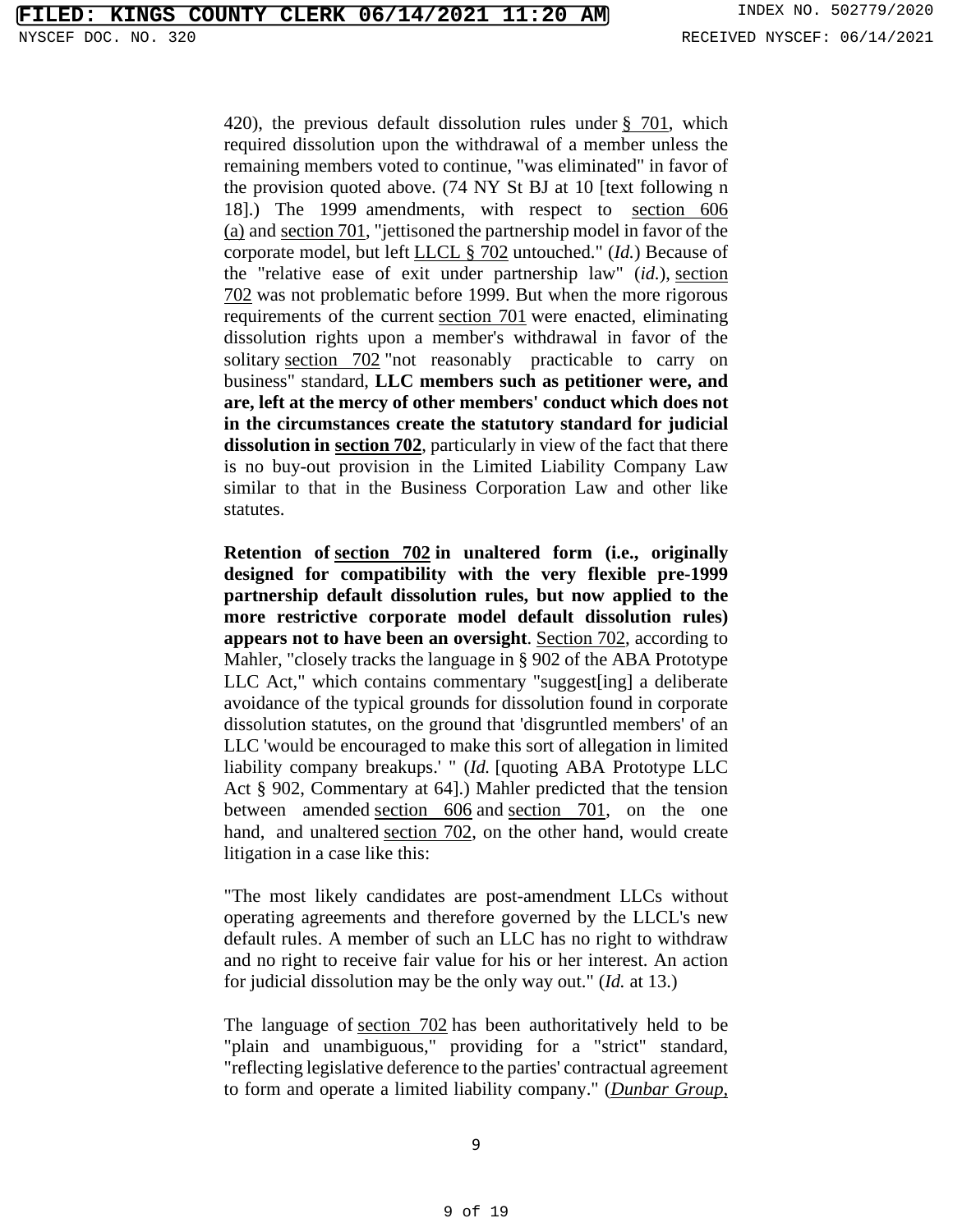*LLC v Tignor*[, 267 Va 361, 367, 593 SE2d 216,](https://advance.lexis.com/search/?pdmfid=1000516&crid=4541c4f5-5b15-4fcc-a293-a45163f84167&pdsearchterms=816+N.Y.S.2d+877&pdstartin=hlct%3A1%3A1&pdtypeofsearch=searchboxclick&pdsearchtype=SearchBox&pdqttype=and&pdpsf=&pdquerytemplateid=urn%3Aquerytemplate%3Aaa733d428fa8b529d02c0f8b2d0709aa%7E%5ENew%2520York&ecomp=5b74k&earg=pdpsf&prid=5cd99625-eecd-443d-8d1a-804ce28344a2) 219 [2004] ["Only when a … court concludes that present circumstances show that it is not reasonably practicable to carry on the company's business in accord with its articles of organization and any operating agreement, may the court order a dissolution of the company"].) … Although "the presence of a reasonable exit mechanism [in an operating agreement] bears on the propriety of ordering dissolution under [6](https://advance.lexis.com/search/?pdmfid=1000516&crid=4541c4f5-5b15-4fcc-a293-a45163f84167&pdsearchterms=816+N.Y.S.2d+877&pdstartin=hlct%3A1%3A1&pdtypeofsearch=searchboxclick&pdsearchtype=SearchBox&pdqttype=and&pdpsf=&pdquerytemplateid=urn%3Aquerytemplate%3Aaa733d428fa8b529d02c0f8b2d0709aa%7E%5ENew%2520York&ecomp=5b74k&earg=pdpsf&prid=5cd99625-eecd-443d-8d1a-804ce28344a2)  [Del. C. § 18-802"](https://advance.lexis.com/search/?pdmfid=1000516&crid=4541c4f5-5b15-4fcc-a293-a45163f84167&pdsearchterms=816+N.Y.S.2d+877&pdstartin=hlct%3A1%3A1&pdtypeofsearch=searchboxclick&pdsearchtype=SearchBox&pdqttype=and&pdpsf=&pdquerytemplateid=urn%3Aquerytemplate%3Aaa733d428fa8b529d02c0f8b2d0709aa%7E%5ENew%2520York&ecomp=5b74k&earg=pdpsf&prid=5cd99625-eecd-443d-8d1a-804ce28344a2) (*id.* [at 96\)](https://advance.lexis.com/search/?pdmfid=1000516&crid=4541c4f5-5b15-4fcc-a293-a45163f84167&pdsearchterms=816+N.Y.S.2d+877&pdstartin=hlct%3A1%3A1&pdtypeofsearch=searchboxclick&pdsearchtype=SearchBox&pdqttype=and&pdpsf=&pdquerytemplateid=urn%3Aquerytemplate%3Aaa733d428fa8b529d02c0f8b2d0709aa%7E%5ENew%2520York&ecomp=5b74k&earg=pdpsf&prid=5cd99625-eecd-443d-8d1a-804ce28344a2), and the same would be true under [Limited Liability Company Law § 702,](https://advance.lexis.com/search/?pdmfid=1000516&crid=4541c4f5-5b15-4fcc-a293-a45163f84167&pdsearchterms=816+N.Y.S.2d+877&pdstartin=hlct%3A1%3A1&pdtypeofsearch=searchboxclick&pdsearchtype=SearchBox&pdqttype=and&pdpsf=&pdquerytemplateid=urn%3Aquerytemplate%3Aaa733d428fa8b529d02c0f8b2d0709aa%7E%5ENew%2520York&ecomp=5b74k&earg=pdpsf&prid=5cd99625-eecd-443d-8d1a-804ce28344a2) the absence of an agreement here leaves the court with no choice but to apply the strict [Limited Liability Company Law § 702](https://advance.lexis.com/search/?pdmfid=1000516&crid=4541c4f5-5b15-4fcc-a293-a45163f84167&pdsearchterms=816+N.Y.S.2d+877&pdstartin=hlct%3A1%3A1&pdtypeofsearch=searchboxclick&pdsearchtype=SearchBox&pdqttype=and&pdpsf=&pdquerytemplateid=urn%3Aquerytemplate%3Aaa733d428fa8b529d02c0f8b2d0709aa%7E%5ENew%2520York&ecomp=5b74k&earg=pdpsf&prid=5cd99625-eecd-443d-8d1a-804ce28344a2) standard. [emphasis supplied]

Id. at 408.

Similarly, to Jeffrey M. Horning, this Court in In re 1545 Ocean Avenue, after reviewing

the legislature history of the LLCL also held that LLCL Sec. 702 is the "sole basis" to dissolve a

LLC and held:

The Limited Liability Company Law came into being in 1994. Many of its provisions were amended in 1999 (L 1999, ch 420) to track changes in federal tax code treatment of such entities (see Peter A. Mahler, *When Limited Liability Companies Seek Judicial Dissolution, Will the Statute Be Up to the Task?*, 74 NY St BJ 8 [June 2002]). Such amendments included changes in how the withdrawal of a member was to be treated [\(Limited Liability](https://casetext.com/statute/consolidated-laws-of-new-york/chapter-limited-liability-company-law/article-6-members-and-membership/section-606-withdrawal-of-a-member)  [Company Law § 606\)](https://casetext.com/statute/consolidated-laws-of-new-york/chapter-limited-liability-company-law/article-6-members-and-membership/section-606-withdrawal-of-a-member) and events of dissolution which relate back to the operating agreement [\(Limited Liability Company Law § 701\)](https://casetext.com/statute/consolidated-laws-of-new-york/chapter-limited-liability-company-law/article-7-dissolution/section-701-dissolution).

Although various provisions of the Limited Liability Company Law were amended, [Limited Liability Company Law § 702](https://casetext.com/statute/consolidated-laws-of-new-york/chapter-limited-liability-company-law/article-7-dissolution/section-702-judicial-dissolution) was neither modified nor amended in 1999. In declining to amend [Limited](https://casetext.com/statute/consolidated-laws-of-new-york/chapter-limited-liability-company-law/article-7-dissolution/section-702-judicial-dissolution)  [Liability Company Law § 702,](https://casetext.com/statute/consolidated-laws-of-new-york/chapter-limited-liability-company-law/article-7-dissolution/section-702-judicial-dissolution) *the Legislature can only have intended the dissolution standard therein provided to remain the sole basis for judicial dissolution of a limited liability company*  ( *see* McKinney's Cons Laws of NY, Book 1, Statutes §§ 74, 153, 191). Phrased differently, since the Legislature, in determining the criteria for dissolution of various business entities in New York, did not cross-reference such grounds from one type of entity to another, it would be inappropriate for this Court to import dissolution grounds from the Business Corporation Law or Partnership Law to the Limited Liability Company Law.

Id. at 126.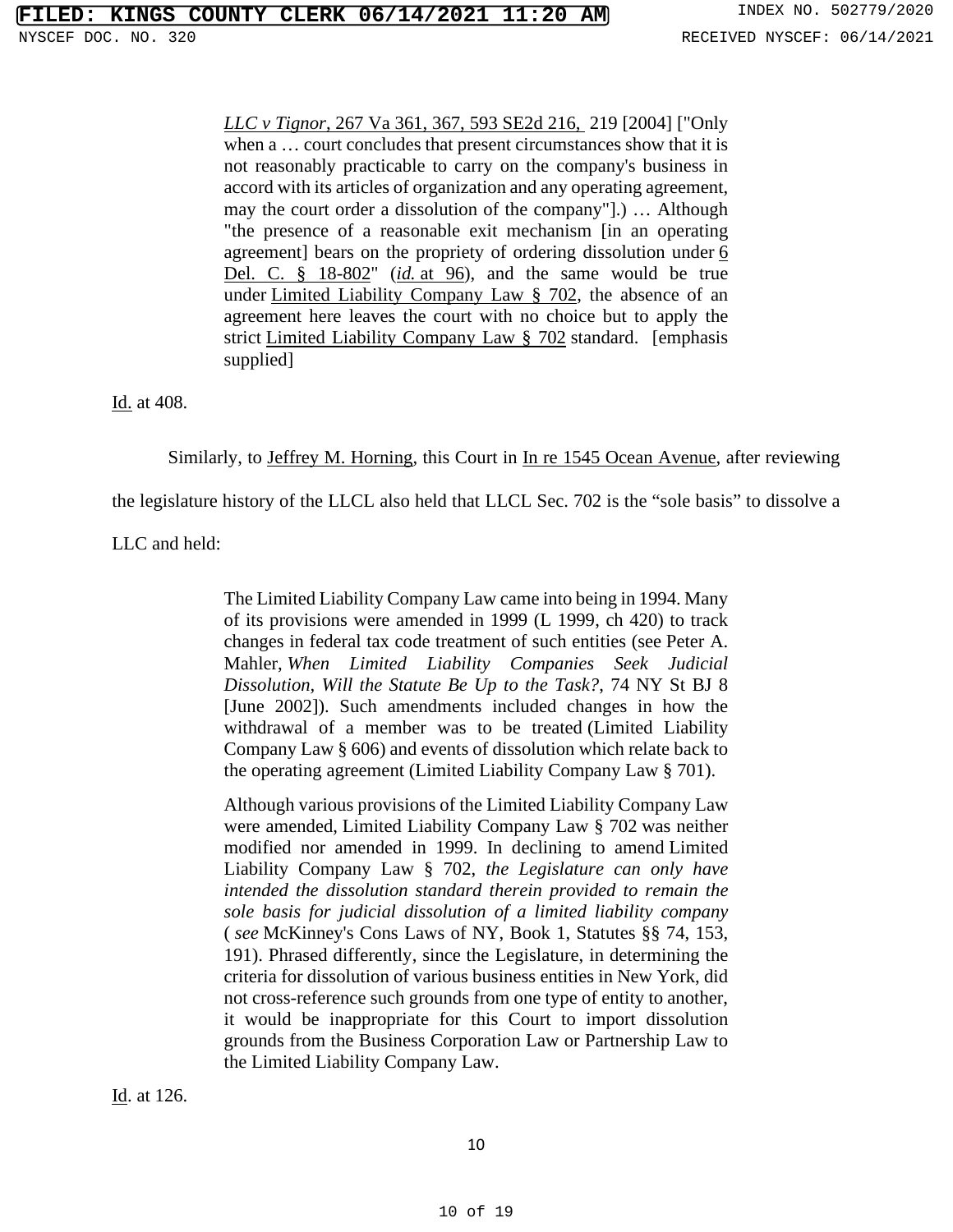Moreover, In Jeffrey M. Horning the Court held that the Legislature intentionally made the

dissolution standard more stringent for a limited liability company than a corporation and held:

The foregoing analysis … in a comprehensive survey, Douglas K. Moll, *Minority Oppression & The Limited Liability Company: Learning (Or Not) From Close Corporation History* [\(40 Wake](https://advance.lexis.com/search/?pdmfid=1000516&crid=4541c4f5-5b15-4fcc-a293-a45163f84167&pdsearchterms=816+N.Y.S.2d+877&pdstartin=hlct%3A1%3A1&pdtypeofsearch=searchboxclick&pdsearchtype=SearchBox&pdqttype=and&pdpsf=&pdquerytemplateid=urn%3Aquerytemplate%3Aaa733d428fa8b529d02c0f8b2d0709aa%7E%5ENew%2520York&ecomp=5b74k&earg=pdpsf&prid=5cd99625-eecd-443d-8d1a-804ce28344a2)  [Forest L Rev 883, 925-940 \[2005\]\)](https://advance.lexis.com/search/?pdmfid=1000516&crid=4541c4f5-5b15-4fcc-a293-a45163f84167&pdsearchterms=816+N.Y.S.2d+877&pdstartin=hlct%3A1%3A1&pdtypeofsearch=searchboxclick&pdsearchtype=SearchBox&pdqttype=and&pdpsf=&pdquerytemplateid=urn%3Aquerytemplate%3Aaa733d428fa8b529d02c0f8b2d0709aa%7E%5ENew%2520York&ecomp=5b74k&earg=pdpsf&prid=5cd99625-eecd-443d-8d1a-804ce28344a2), which shows beyond peradventure that the limitations imposed by the new default withdrawal and dissolution provisions enacted after promulgation in late 1996 of the IRS "check the box" regulations (Treas Reg [\[26](https://advance.lexis.com/search/?pdmfid=1000516&crid=4541c4f5-5b15-4fcc-a293-a45163f84167&pdsearchterms=816+N.Y.S.2d+877&pdstartin=hlct%3A1%3A1&pdtypeofsearch=searchboxclick&pdsearchtype=SearchBox&pdqttype=and&pdpsf=&pdquerytemplateid=urn%3Aquerytemplate%3Aaa733d428fa8b529d02c0f8b2d0709aa%7E%5ENew%2520York&ecomp=5b74k&earg=pdpsf&prid=5cd99625-eecd-443d-8d1a-804ce28344a2)  [CFR\]](https://advance.lexis.com/search/?pdmfid=1000516&crid=4541c4f5-5b15-4fcc-a293-a45163f84167&pdsearchterms=816+N.Y.S.2d+877&pdstartin=hlct%3A1%3A1&pdtypeofsearch=searchboxclick&pdsearchtype=SearchBox&pdqttype=and&pdpsf=&pdquerytemplateid=urn%3Aquerytemplate%3Aaa733d428fa8b529d02c0f8b2d0709aa%7E%5ENew%2520York&ecomp=5b74k&earg=pdpsf&prid=5cd99625-eecd-443d-8d1a-804ce28344a2) §§ 301.7701-1 to 301.7701-3), were intentional and designed for estate and gift tax purposes "[t]o minimize the tax value of an ownership interest" in an LLC "to reflect (1) that the interest is difficult to liquidate, and (2) that purchasers will generally pay less for illiquid positions." [\(40 Wake Forest L Rev at 936](https://advance.lexis.com/search/?pdmfid=1000516&crid=4541c4f5-5b15-4fcc-a293-a45163f84167&pdsearchterms=816+N.Y.S.2d+877&pdstartin=hlct%3A1%3A1&pdtypeofsearch=searchboxclick&pdsearchtype=SearchBox&pdqttype=and&pdpsf=&pdquerytemplateid=urn%3Aquerytemplate%3Aaa733d428fa8b529d02c0f8b2d0709aa%7E%5ENew%2520York&ecomp=5b74k&earg=pdpsf&prid=5cd99625-eecd-443d-8d1a-804ce28344a2) [collecting authorities [at 937-939\]](https://advance.lexis.com/search/?pdmfid=1000516&crid=4541c4f5-5b15-4fcc-a293-a45163f84167&pdsearchterms=816+N.Y.S.2d+877&pdstartin=hlct%3A1%3A1&pdtypeofsearch=searchboxclick&pdsearchtype=SearchBox&pdqttype=and&pdpsf=&pdquerytemplateid=urn%3Aquerytemplate%3Aaa733d428fa8b529d02c0f8b2d0709aa%7E%5ENew%2520York&ecomp=5b74k&earg=pdpsf&prid=5cd99625-eecd-443d-8d1a-804ce28344a2).) "While perhaps accomplishing an estate tax goal, the elimination of default withdrawal and dissolution rights leaves minority members vulnerable to oppressive majority actions since the minority can no longer easily exit the venture with the 0value of its investment." (*Id.* [at 939-940,](https://advance.lexis.com/search/?pdmfid=1000516&crid=4541c4f5-5b15-4fcc-a293-a45163f84167&pdsearchterms=816+N.Y.S.2d+877&pdstartin=hlct%3A1%3A1&pdtypeofsearch=searchboxclick&pdsearchtype=SearchBox&pdqttype=and&pdpsf=&pdquerytemplateid=urn%3Aquerytemplate%3Aaa733d428fa8b529d02c0f8b2d0709aa%7E%5ENew%2520York&ecomp=5b74k&earg=pdpsf&prid=5cd99625-eecd-443d-8d1a-804ce28344a2) citing 1 F. Hodge O'Neal & Robert B. Thompson, O'Neal's Close Corporations: Law and Practice § 2:7, at 2-57 [3d ed 2002] ["What is overlooked or assumed away is that when harmony among the parties breaks down (as long experience with human nature suggests will happen) the new (withdrawal and dissolution) default rules facilitate a majority using its power to exclude the minority indefinitely from any return on the investment in the enterprise"].)

Id. at 410.

The Estate took advantage of the tax benefits recognized by the Court in Jeffrey M. Horning. Pursuant to Plaintiff's affidavit submitted to the Surrogate's Court [\(Doc. No. 69](https://iapps.courts.state.ny.us/nyscef/ViewDocument?docIndex=D2Hr7g2wCdnx4zPhoOe9Lg==) ) and an affidavit submitted to this Court by Plaintiff's accountant [\(Doc. No. 44\)](https://iapps.courts.state.ny.us/nyscef/ViewDocument?docIndex=GbzctMGraPNbRwmMKesI8Q=), the Estate claims a 50% interest in the following properties: (a) 50 Westminster Road, Brooklyn valued by Plaintiffs accountant at \$15,000,000 (p. 32 of Doc. No. 44); (b) 811-815 Ocean Avenue, Brooklyn valued by Plaintiff's accountant at \$4,500,000 (Id.); (c)  $3045-50$  West  $22<sup>nd</sup>$  Street, Brooklyn valued by Plaintiff's accountant at \$3,200,000 (Id.); (d)  $2805-09$  West  $16<sup>th</sup>$  Street, Brooklyn valued by Plaintiff's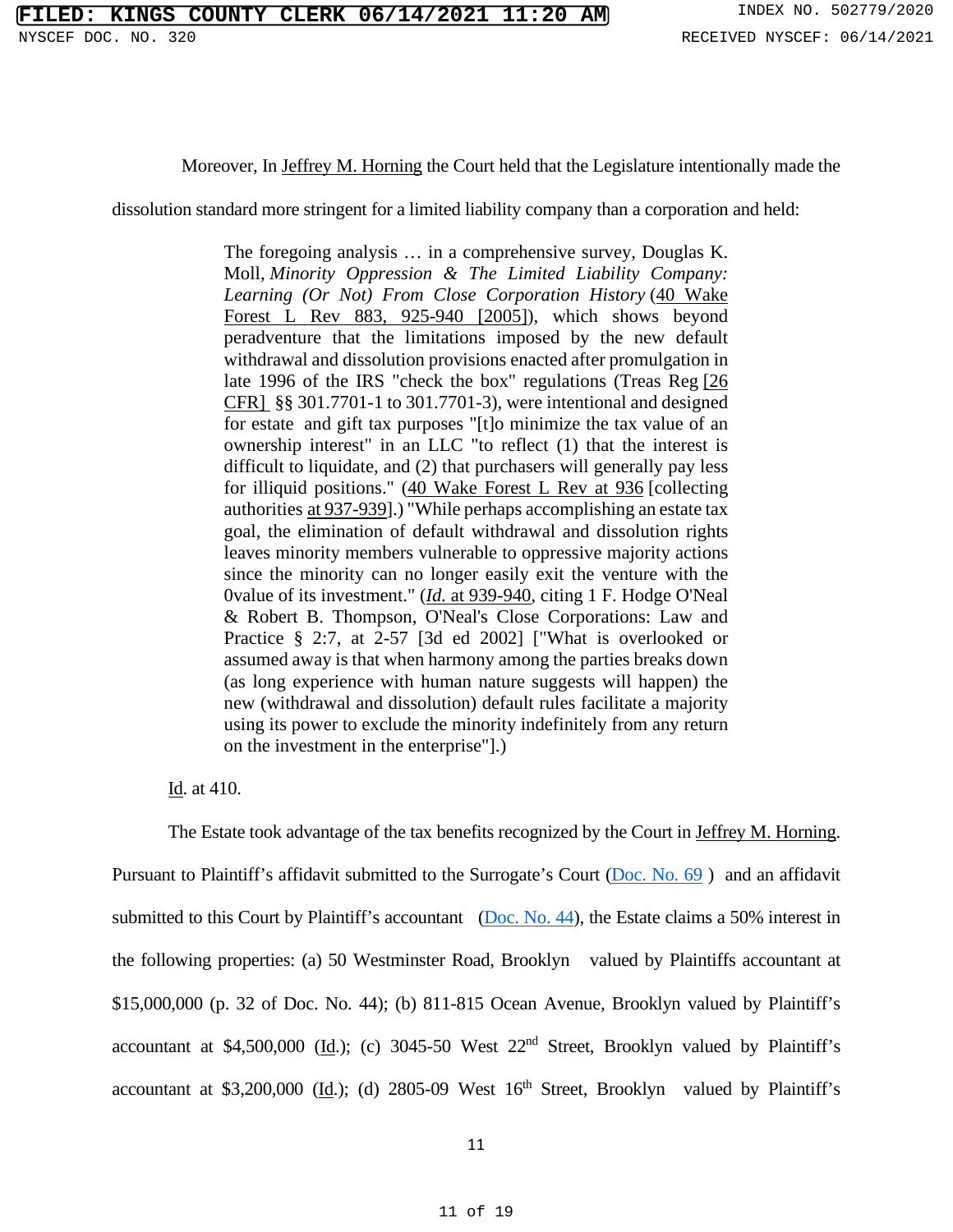accountant at \$800,000 (Id.); (e) 2837 West 20<sup>th</sup> Street, Brooklyn valued by Plaintiff's accountant at \$600,000 (Id.) ; (f) 201 Ditmas Avenue, Brooklyn; (g) 3135 Coney Island Avenue, Brooklyn and (g) 263 East 9<sup>th</sup> Street, Brooklyn. The Estate also claims a  $1/3$  ownership interest in a property located at 2169 Coney Island Avenue, Brooklyn. Pursuant to Plaintiff's accountant, the market value of the properties that Plaintiff claims an ownership interests is at least \$24,100,000 (Id.). The Estate's 50% of its claimed ownership interest would be at least \$[1](#page-11-0)2,050,000.<sup>1</sup> However, Plaintiff swore in an affidavit submitted to the Surrogate's Court that the Estate's claimed 50% ownership interest in such properties has a \$0.00 market value and as a result thereof does not have federal or state income or estate tax liabilities [\(Doc. No. 69](https://iapps.courts.state.ny.us/nyscef/ViewDocument?docIndex=D2Hr7g2wCdnx4zPhoOe9Lg==) ). The Estate was able to significantly discount the value of the properties and avoid paying taxes because of the rigorous default dissolution provisions of the LLCL that intentionally make it difficult to liquidate the Estate's membership interest in the Companies. This Court should not permit the Estate to have its cake and eat it too by letting the Estate reap the tax benefits of being an LLC but letting the Estate circumvent the LLCL by applying common law dissolution.

Based upon the foregoing, common law dissolution with respect to limited liability companies is not a viable cause of action in New York. In fact, there is not one court in New York that has ever applied common law dissolution to a limited liability company. None of the tens of cases cited by Plaintiffs hold or recognize that a New York LLC may be dissolved by common law dissolution. Plaintiff's reliance on **Tzoliz v. Wolff**, 10 N.Y.3d 100 (2008) to support such a holding or recognition is entirely misplaced. Tzoliz does not concern the issue of equitable dissolution of an LLC. The issue at bar in **Tzoliz** was, "whether derivative suits on behalf of LLCs are allowed." Id. at 104. The Court ruled in the affirmative because no statutory provision exists

<span id="page-11-0"></span><sup>&</sup>lt;sup>1</sup> Such amount does not include the Brooklyn properties located at 2169 Coney Island Avenue, 201 Ditmas Avenue, 3135 Coney Island Avenue, and 263 East 9th Street.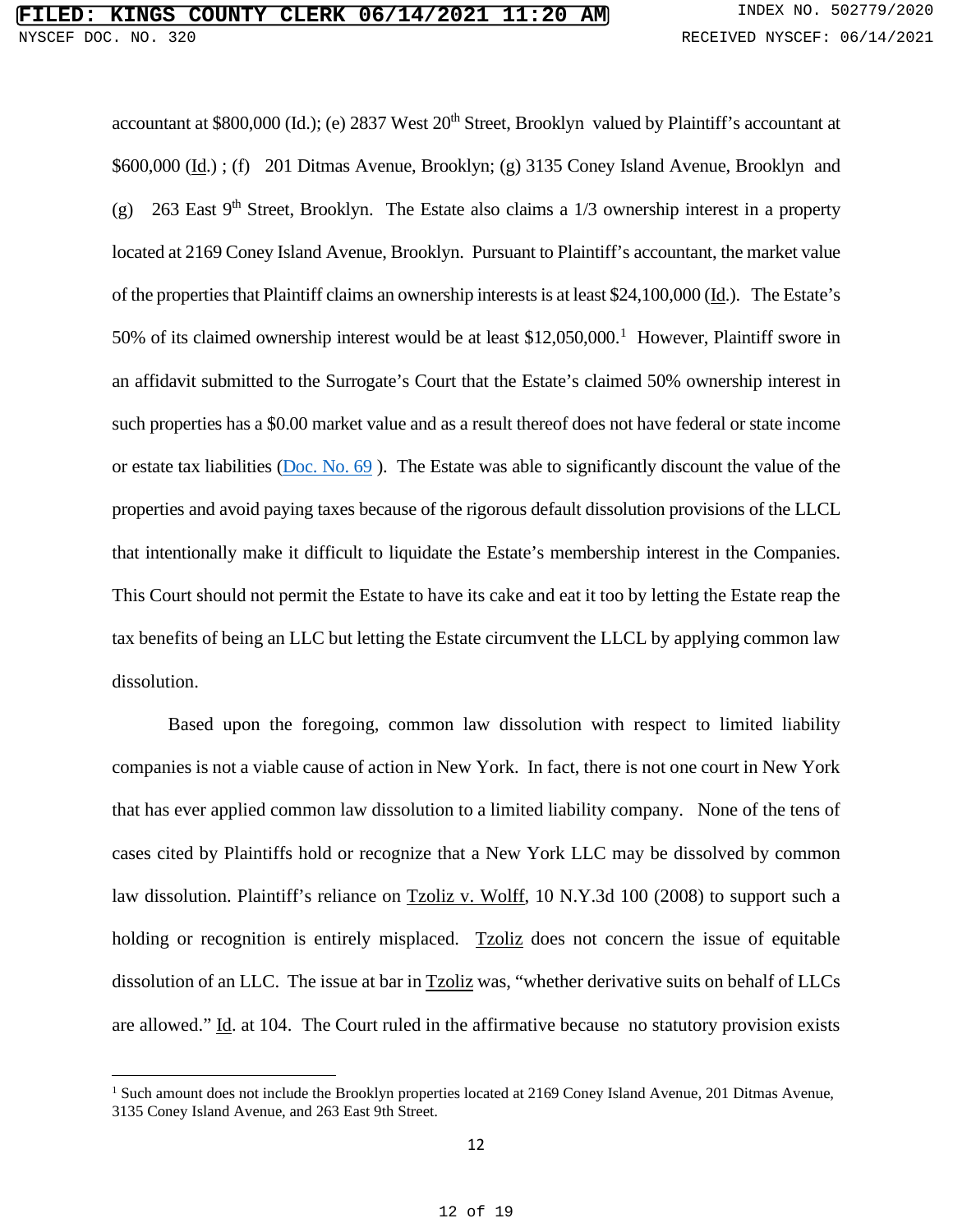for a derivative LLCL suit, a fiduciary would be "left wholly without remedy" to address a breach of another members fiduciary duty. Id. at 105.

Here, unlike derivative actions, LLC dissolution is specifically addressed in LLCL Sec. 702. Thus, unlike derivative actions prior to Tzoliz, Plaintiffs and/or other members of an LLC have an express remedy if they seek dissolution of an LLC. Tzoliz does not provide that a member may circumvent the express provisions enacted by the New York State Legislature if they are not satisfied with such statutory provisions. Moreover, in Matter of 1545 Ocean Ave., LLC, which was decided by the Second Department two years **after** Tzoliz, the Appellate Court held, that "Legislature can only have intended the dissolution standard [in LLCL Sec. 702] to remain the sole basis for judicial dissolution of a limited liability company." Id. Consequently, common law dissolution is not a basis to dissolve an LLC.

## **B. A COURT'S RECOGNITION OF A CAUSE OF ACTION FOR COMMON LAW DISSOLUTION OF AN LLC WOULD BE IMPROPER JUDICIAL LEGISLATION**

An LLC is a creature of statute, and therefore legislation governing LLC strictly controls "and the courts must not engage in judicial legislation or expansion of the terms of the governing statutes" In re Christine Carol G.M., 1994 NYLJ LEXIS 9125 (Sup. Ct. Kings Co. 1994). Recognition of a common law limited liability claim would be nothing short of judicial legislation. As demonstrated above, the Second Department in 1545 Ocean Ave. held that "the Legislature can only have intended the dissolution standard [provided in LLCL Sec. 702] remain the sole basis for judicial dissolution of a limited liability company". Thus, it would be improper for this Court to recognize a common law dissolution claim for a LLC. "It is the right of the courts to interpret the laws, and of the Legislature to enact them, and where the Legislature has assumed to act upon a question, it is in rare cases that the courts should give effect to their enactment beyond what the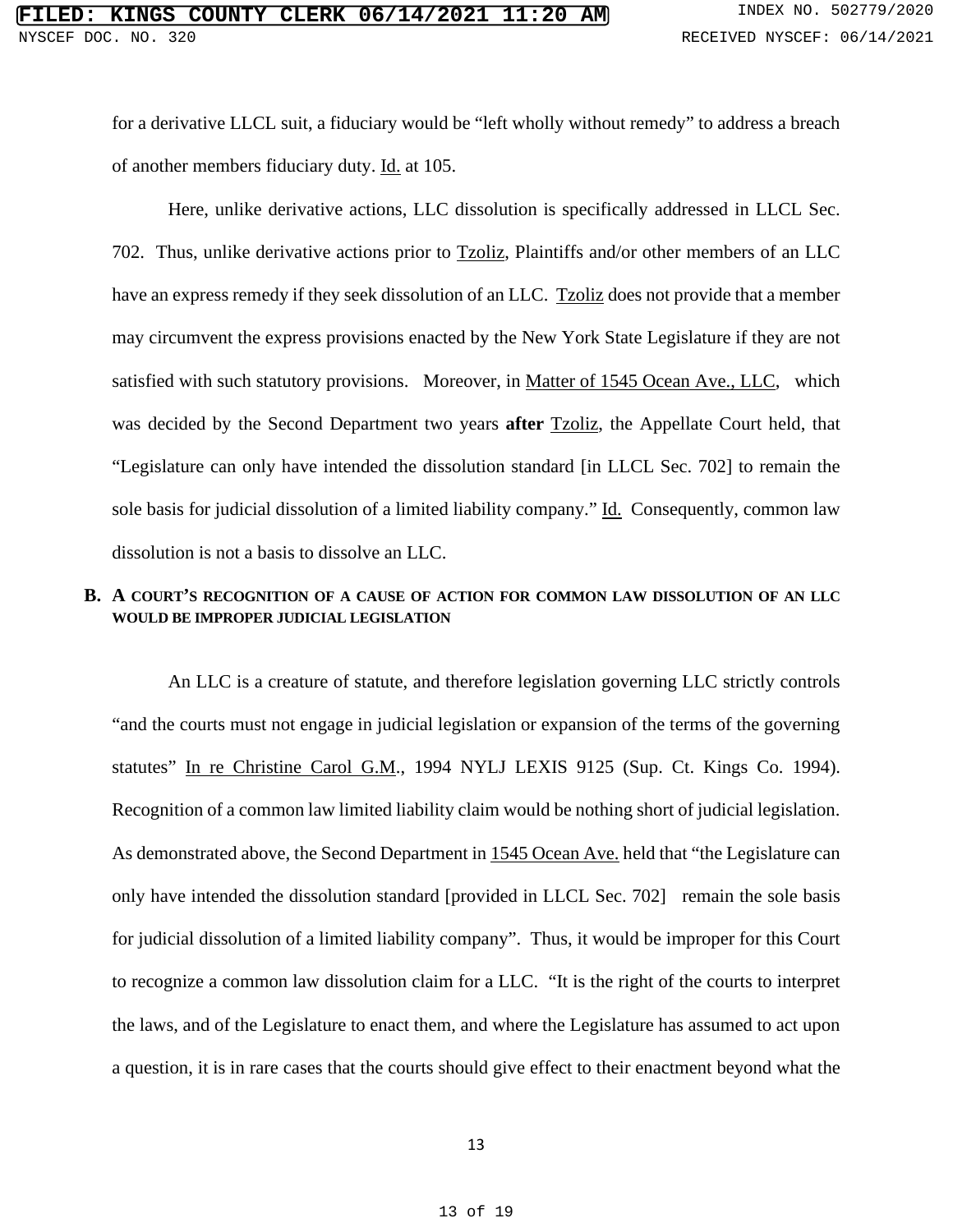Legislature itself has chosen to indicate". Bushtis v. Catskill Cement Co., 128 A.D. 780, 113 N.Y.S. 294 (App. Div. 3rd Dept. 1908).

Consistent thereto, the Second Department in Kaminski v. Sirera, 169 A.D.3d 785, 94 N.Y.S.3d 301 (2019) refused to recognize common law rights outside the LLCL. The trial court in Kaminski, held that a non-member but owner of shares in an LLC had a common law right to pursue derivative claims on behalf of an LLC. However, the Second Department reversed the trial court and held that the non-member owner of the subject LLC did not have a common law right to pursue derivative claims. Kaminski at 787.

In addition, "the Court of Appeals observed that historically, New York Courts were considered divested of equity jurisdiction to order dissolution of corporations, as statutory prescriptions were deemed 'exclusive'. There is no more reason to conclude that Courts have a general, non-statutory power to augment the LLCL's prescriptions for dissolution by incorporation what are essentially alien BCL provisions." Peter A. Mahler, *When Limited Liability Companies Seek Judicial Dissolution, Will the Statute Be Up to the Task?,* 74 NY St BJ 8 (June 2002) citing to in re Kemp & Beatley, Inc. (Gardstein), 64 N.Y.2d 63, 69, 484 N.Y.S.2d 799 (1984).

While the Court may have sympathy for Plaintiff's plight based upon her baseless allegations, such misplaced sympathy does not empower this Court to enact new laws permitting Plaintiff and the Estate to circumvent LLCL Sec. 702. The Court in Jeffrey M. Horning, also recognized the petitioner moving for dissolution of the LLC was faced with "untenable" circumstances – because of the "more rigorous requirements of the current section 701 were enacted, eliminating dissolution rights upon a member's withdrawal in favor of the solitary section 702 'not reasonably practicable to carry on business' standard, LLC members such as petitioner were, and are left at the mercy of other members' conduct which does not in the circumstances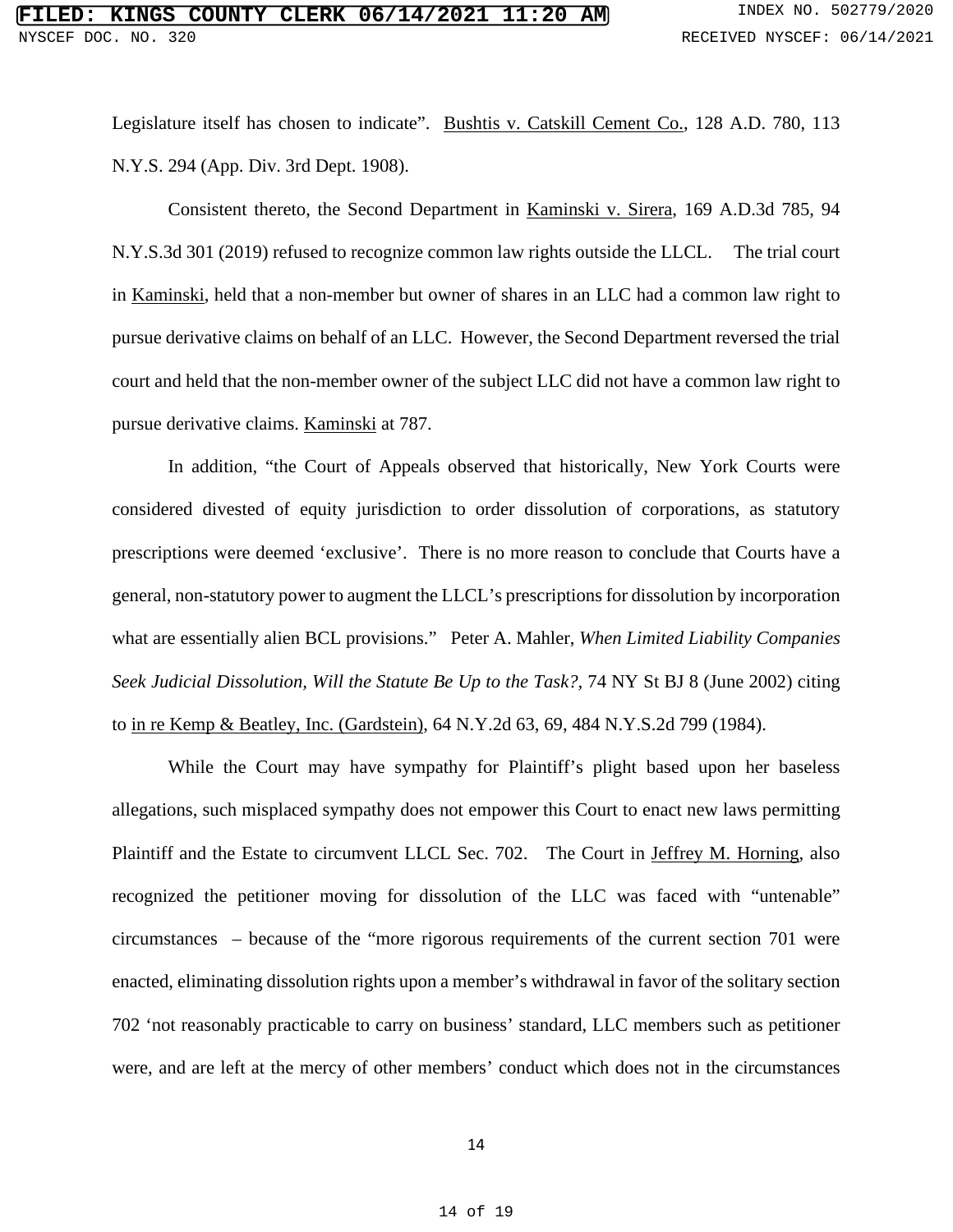create the statutory standard for judicial dissolution in section 702, particularly in view of the fact that there is no buy-out provision in the Limited Liability Company Law.." Id. at 409. However, the Court in Horning did not engage in judicial legislation by creating a common law dissolution claim because the petitioner could not meet the dissolution standards set forth in LLCL Sec. 702 and held, "[d]issolution in the absence of an operating agreement can only be had upon satisfaction of the standard of section 702…" Id. at 408.

The Legislature purposefully drafted the LLCL to make it challenging for an LLC to dissolve or liquidate. "LLCL Section 702…'closely tracks the language in § 902 of the ABA Prototype LLC Act,' which contains commentary 'suggest [ing] a deliberate avoidance of the typical grounds for dissolution found in corporate dissolution statutes, on the ground that 'disgruntled members' of an LLC 'would be encouraged to make this sort of allegation in limited liability company breakups.' (Id. [quoting ABA Prototype LLC Act § 902, Commentary at 64].)" Jeffrey M. Horing *citing* Peter A. Mahler, *When Limited Liability Companies Seek Judicial Dissolution, Will the Statute Be Up to the Task*?, 74 NY St BJ 8 (June 2002). Additionally, "the dissolution provisions enacted after promulgation in late 1996 of the IRS "check the box" regulations (Treas Reg [26 CFR] §§ 301.7701-1 to 301.7701-3), were intentional and designed for estate and gift tax purposes "[t]o minimize the tax value of an ownership interest' in an LLC 'to reflect (1) that the interest is difficult to liquidate, and (2) that purchasers will generally pay less for illiquid positions.'" Horning at 410.

Based upon the foregoing, recognition of a common law LLC dissolution claim would be judicial legislation because the Second Department expressly held, that in the absence of an operating agreement providing otherwise, the Legislature intentionally enacted LLCL to be the "sole basis" to dissolve an LLC.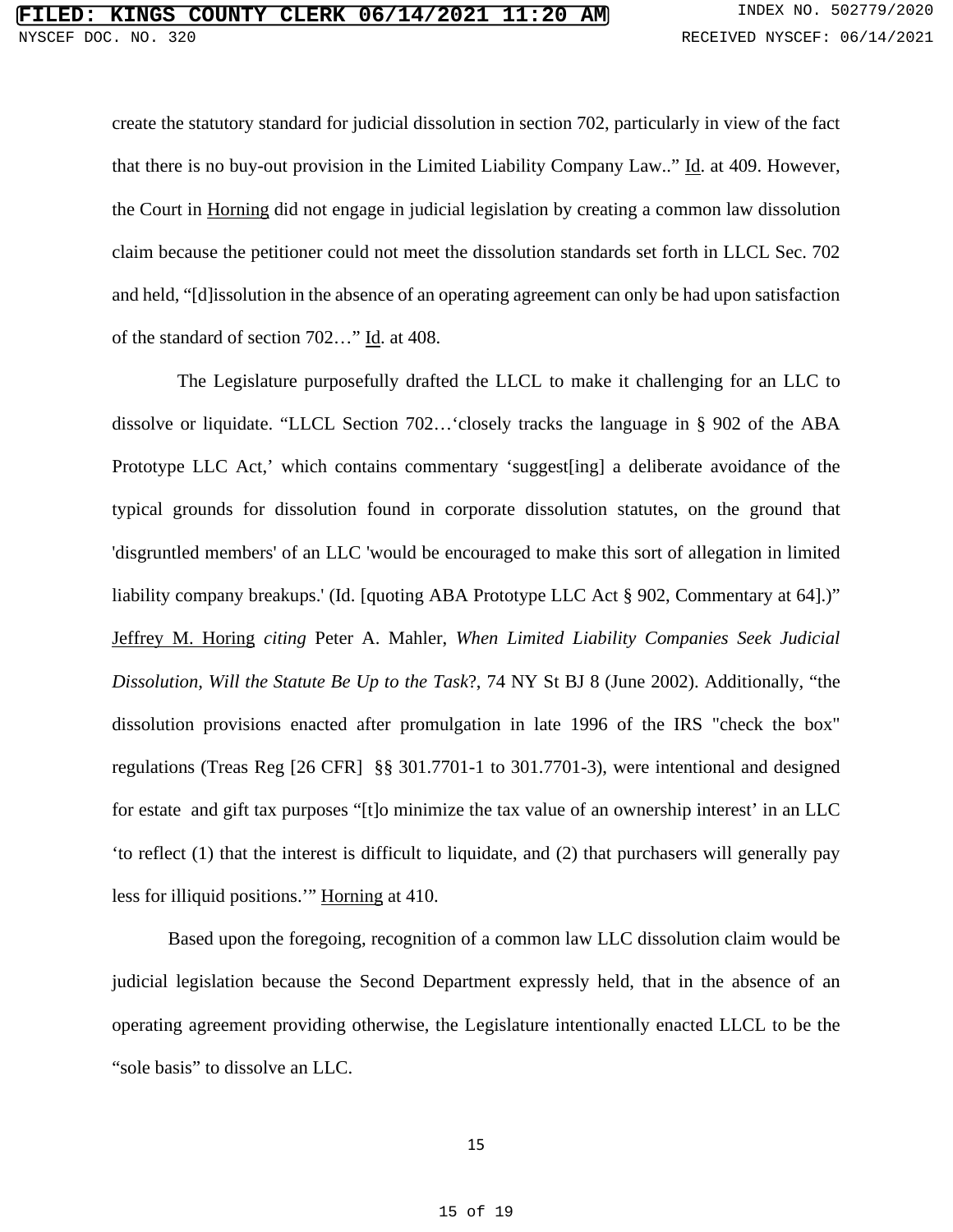To the extent that this Court believes that the LLCL as enacted does not adequately protect an LLC member claiming untenable circumstances to withdraw from an LLC or dissolve an LLC, this Court is constrained to "avoid judicial legislation even if they believe there are errors or omissions in the legislation" Murphy v. Bd. of Educ., 104 A.D.2d 796, 480 N.Y.S.2d 138 (2<sup>nd</sup>) Dep't. 1984) *citing* McKinney's Cons Laws of NY, Book 1, Statutes, § 73.

Based upon the foregoing, this Court properly dismissed the first cause of action for common law dissolution of the LLCs

## C. PLAINTIFF'S CLAIM OF 50% OWNERSHIP OF THE COMPANIES PRECLUDES A CLAIM OF COMMON **LAW DISSOLUTION**

Even if common law dissolution is applicable to limited liability companies – which pursuant to 1545 Ocean Ave. it is not – Plaintiff as claimed 50% owners of the Companies are not qualified to seek common law dissolution. The Second Department in Osman in a corporate judicial dissolution case held "the remedy of common-law dissolution is available only to minority shareholders" and that 50% shareholders are not "qualified to request common law dissolution". Here, Plaintiff's claim that the Estate has a 50% membership interest in the Companies (Id.) precludes the Estate from seeking common law dissolution. See, Office Group Inc. v. Sinesio, 2020 N.Y. Misc. LEXIS 3913, (Sup. Ct. N.Y. Co. 2020) (Trial Court held that a 50% shareholder cannot maintain a clam for common law dissolution because she is not a minority shareholder).

#### D. **IT WOULD BE A VIOLATION OF THE DOCTRINE OF STARE DECISIS TO NOT FOLLOW THE SECOND DEPARTMENT'S HOLDINGS IN 1545 OCEAN AVE. AND OSMAN**

A recognition of common law dissolution to a 50% member of a limited liability company would be inapposite to the Second Departments' holdings in 1545 Ocean Avenue and Osman and contrary to the well-founded principles of *stare decisis*.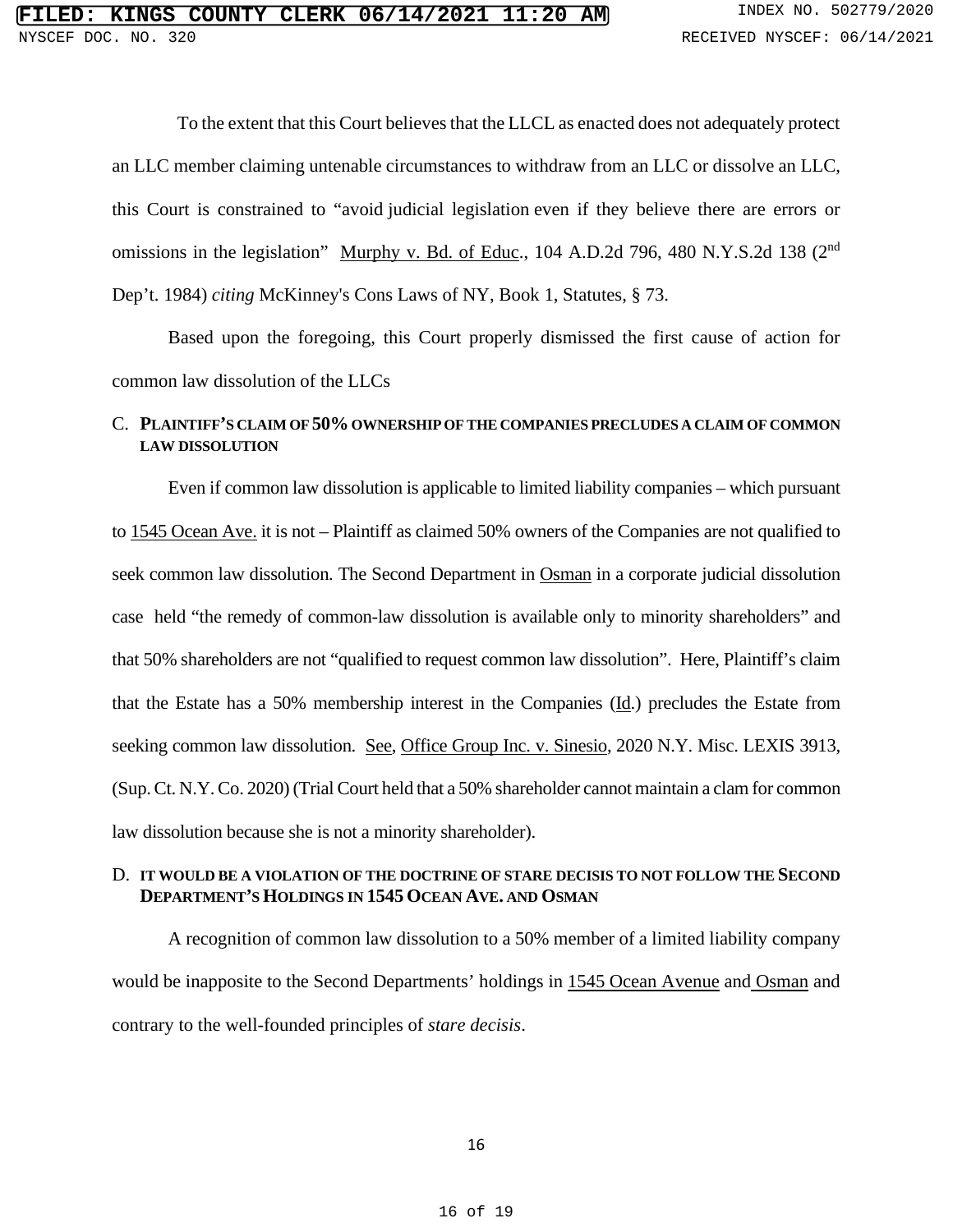The Second Department in Mountain View Coach Lines, Inc. v. Storms, 102 A.D.2d 663, 476 N.Y.S.2d 918 (1984) explained that "[t]he doctrine [sic.] of stare decisis requires trial courts in this department to follow precedents set by the Appellate Division of another department until the Court of Appeals or the Second Department pronounces a contrary rule. This is a general principle of appellate procedure necessary to maintain uniformity and consistency and, consequently, any cases holding to the contrary are disapproved [citations omitted]." *See also* Opalinski v City of New York, 164 A.D.3d 1354, 84 N.Y.S. 3d. 499 (2nd Dep't 2018) (trial court must follow appellate authority).

Inasmuch as the Second Department has already expressly held that LLCL Sec. 702 is the "sole basis" for judicial dissolution of a limited liability company and that a 50% owner is not qualified to seek common law dissolution, and such holding has never been reversed by the Second Department or the Court of Appeals, it is respectfully submitted that this Court should not depart from these decisions.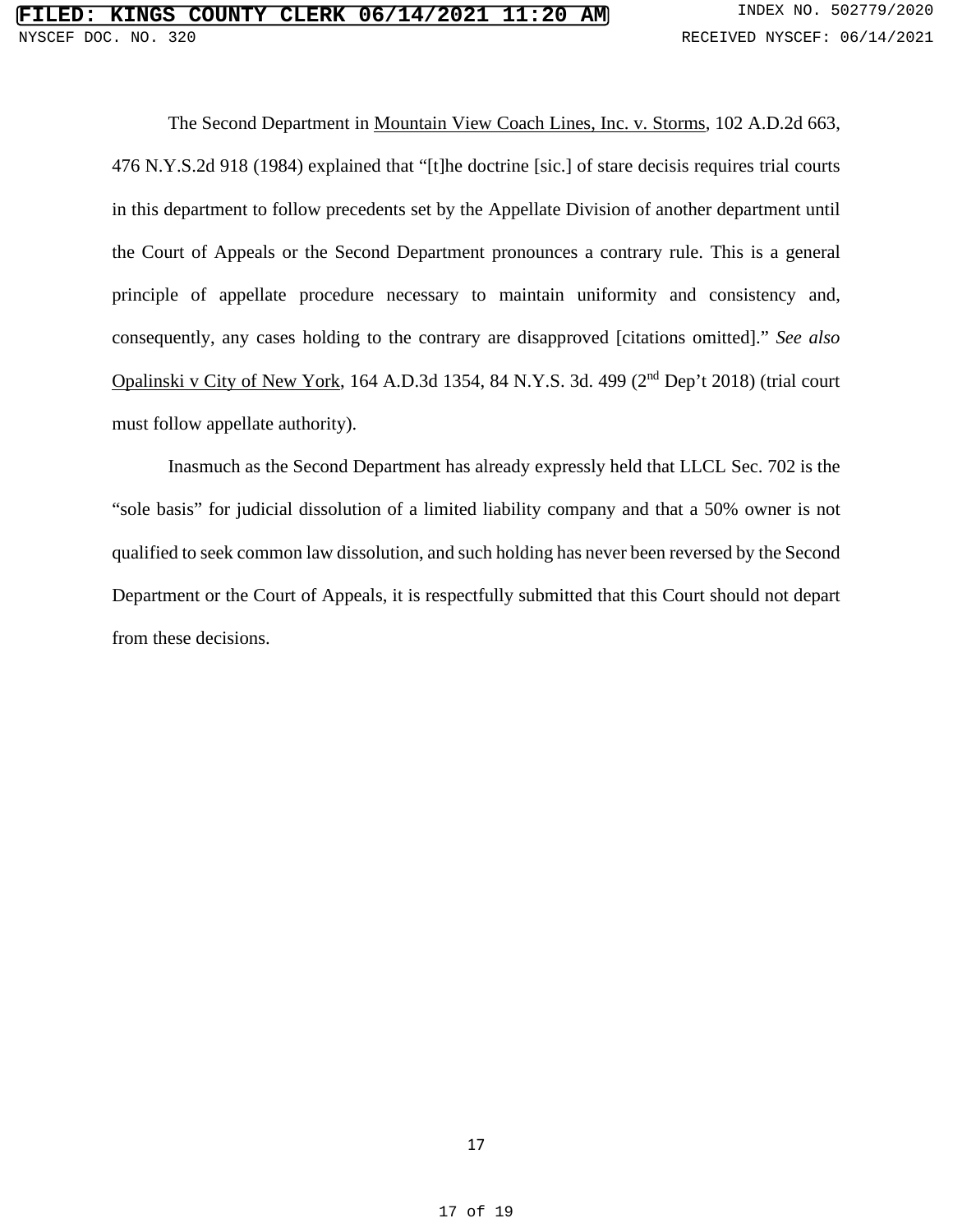# **CONCLUSION**

Based on the facts of the case at bar, and the above referenced authority, it is respectfully

requested that this Court deny Plaintiff's motion and grant Defendants such other and further relief as

this Court deems just and proper.

Dated: New York, New York June 14, 2021 Respectfully,

 Kucker Marino Winiarsky & Bittens, LLP. Attorneys for Defendants 747 Third Avenue New York, New York 10017 (212) 869-5030

By:

Nativ Winiarsky

Nativ Winiarsky, Esq.